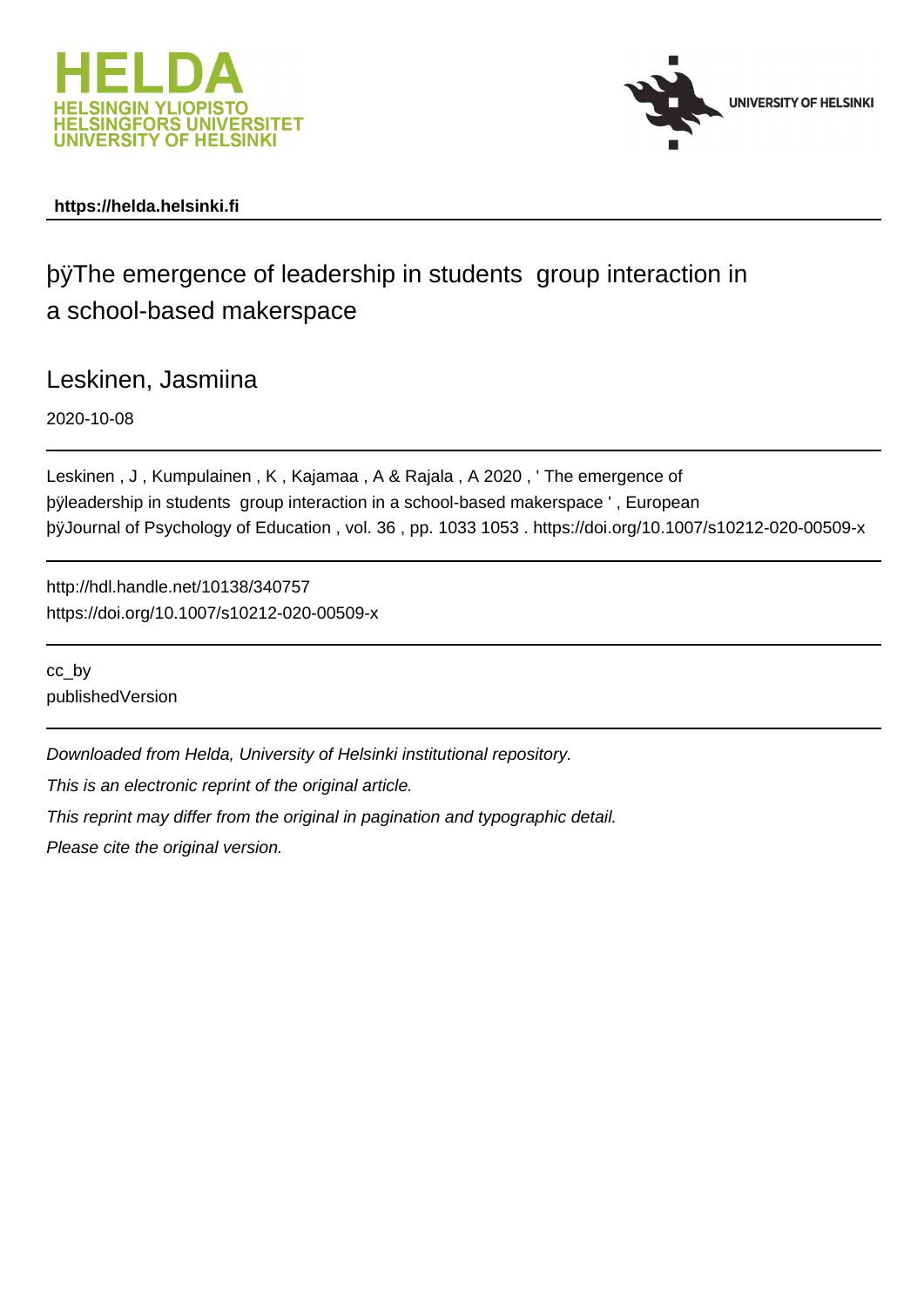

# The emergence of leadership in students' group interaction in a school-based makerspace

Jasmiina Leskinen<sup>1</sup>  $\bigcirc$  • Kristiina Kumpulainen<sup>1</sup>  $\bigcirc$  • Anu Kajamaa<sup>1</sup>  $\bigcirc$  • Antti Rajala<sup>1</sup>  $\bigcirc$ 

Received: 14 June 2019 / Revised: 18 August 2020 / Accepted: 21 September 2020<br>Published online: 08 October 2020 C The Author(s) 2020

#### **Abstract**

This case study is an examination of the emergence of leadership in students' group interaction in a school-based makerspace. The data comprised video records of 20 primary school students' group work within this context, encompassing student-driven creative engagement in science, technology, engineering, arts, and mathematics (STEAM) learning activities. Interaction analysis was applied to analyze the students' leadership moves and to depict how students' leadership was related to their collaboration. The analysis resulted in a typology of students' leadership moves in a makerspace context, namely, coordination of joint work, exploring new ideas, seeking out resources, and offering guidance and supporting others, adding to the existing literature on student leadership and collaboration in novel learning environments. The study also illustrates how the students' leadership moves in group interactions can lead to dominating and/or shared leadership, with consequences for students' collaboration. The study points to the importance of more research and development of pedagogical practices that support students' symmetric participation and opportunities to lead collaborative work and to promote advanced collaboration in school-based makerspaces.

Keywords Leadership . Leadership move . Group interaction . Collaboration . School-based makerspace

## Introduction

Due to changes in society and the learning requirements these pose, there is an increased interest in education to develop participatory student-centered learning environments which are interest-driven and foster students' creative and personal ways of engaging in various STEAM (science, technology, engineering, arts and mathematics) design and making activities

 $\boxtimes$  Jasmiina Leskinen [jasmiina.leskinen@helsinki.fi](mailto:jasmiina.leskinen@helsinki.fi)

<sup>&</sup>lt;sup>1</sup> Faculty of Educational Sciences, University of Helsinki, P.O. Box 9, Siltavuorenpenger 5 A, 00014 Helsinki, Finland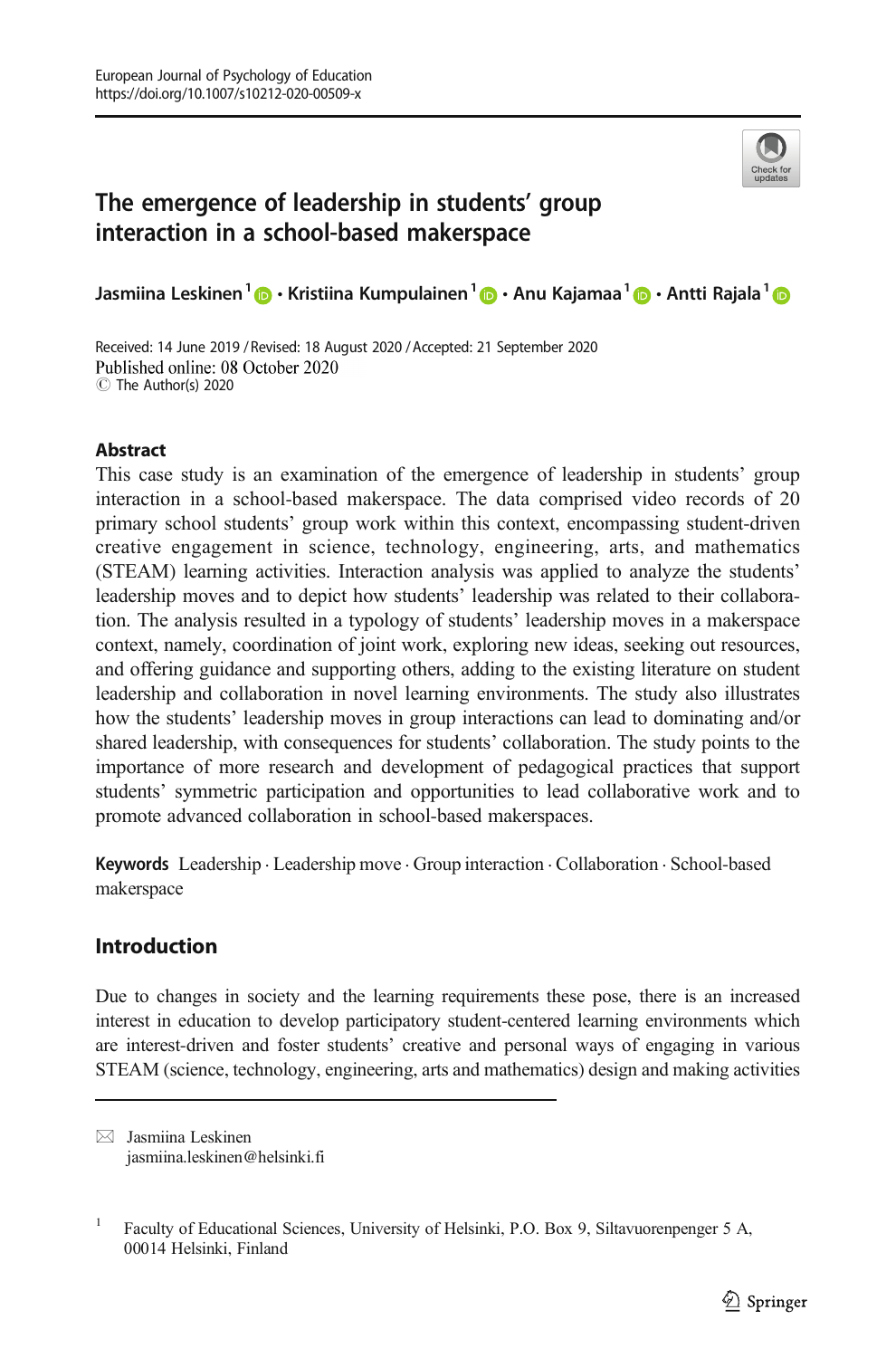(e.g., Kumpulainen et al. 2019a; Dougherty 2016; Martin & Dixon 2016; Peppler et al. 2016). Such learning environments, also called makerspaces, include various learning activities such as exploring and questioning, tinkering, testing and iterating, seeking out resources, hacking, combining, complexifying, customizing, and sharing (Brahms and Crowley 2016). A key component of this so-called "maker" approach to STEAM education and learning is not only "do-it-yourself" but also "do-it-with-others" (Peppler et al. 2016). Furthermore, Peppler et al. (2016) describe makerspaces as communities of practice, in which more expert makers serve as models and mentors for newcomers while the newcomers bring their personal ideas into a joint making process (Peppler et al. 2016).

Collaboration is considered to be essential in makerspaces as it gives youth a substantial say in what and how they design and make, leaving it to students to determine where the activity is focused and how the group work is conducted (Dixon and Martin 2014; Martin 2015; Peppler et al. 2016). A central aspect of collaboration in makerspaces is students' collaboration around the creation of joint artifacts. Previous research on students' creative collaboration in nonmakerspace settings show that students co-construct knowledge and understanding, create new understandings and ways of thinking (Miell and Littleton 2004; Rojas-Drummond et al. 2014, 2008). Moreover, in creative tasks students need to coordinate their work, make joint decisions to construct and modify solutions, and support each other's work through dialog and action (Hennessy and Murphy 1999; Howe and Zachariou 2019).

Given the creative, collaborative, and student-centered nature of makerspaces, they are likely to foster students' initiatives and leadership in organizing their activities and managing their mutual relationships (see, e.g., Martin 2015). However, surprisingly little attention has been directed towards investigating how students' leadership emerges in makerspaces and how it relates to students' collaboration. Yet, leadership is critical for successful performance of collaborative groups (Li et al. 2007; Yamaguchi 2001), as it can promote the consideration of multiple perspectives, efficient organization of group processes, equal opportunities for everyone's participation (Li et al. 2007; Mercier et al. 2014), as well as knowledge sharing and achieving common ground during group work (Sun et al. 2017).

With this study, we aim to examine how leadership emerges in students' group interactions, in a novel, digitally enhanced, school-based makerspace, and how students' leadership relates to their collaboration. The contribution of our study is twofold. First, our in-depth analysis of leadership in students' group interactions offers a typology of students' leadership moves in a makerspace context. Second, we generate new knowledge about how leadership is related to students' collaboration in a school-based makerspace. More specifically, our study adds to existing research on collaboration by illustrating how socially constructed modes of dominating and/or shared leadership promoted and/or hindered students' collaboration in the makerspace environment, respectively.

For this study, we defined leadership as an interactional, socially situated process, which emerges and evolves during students' collaboration. Individual students' leadership moves have a contributory role in this process (e.g., Gronn, 2000; Kantor et al. 1993; Mawson 2011), and we define leadership moves as students' active attempts to influence group work with consequences to their collaboration (Li et al. 2007). Drawing on sociocultural theories of collaboration, for our study we define collaboration to encompass co-construction of knowledge and meanings, which occurs when students engage in the collective activities and practices mediated by tools and signs (Miell and Littleton 2004; Rojas-Drummond et al. 2008). Further, we consider students' collaboration to involve "purposeful forms of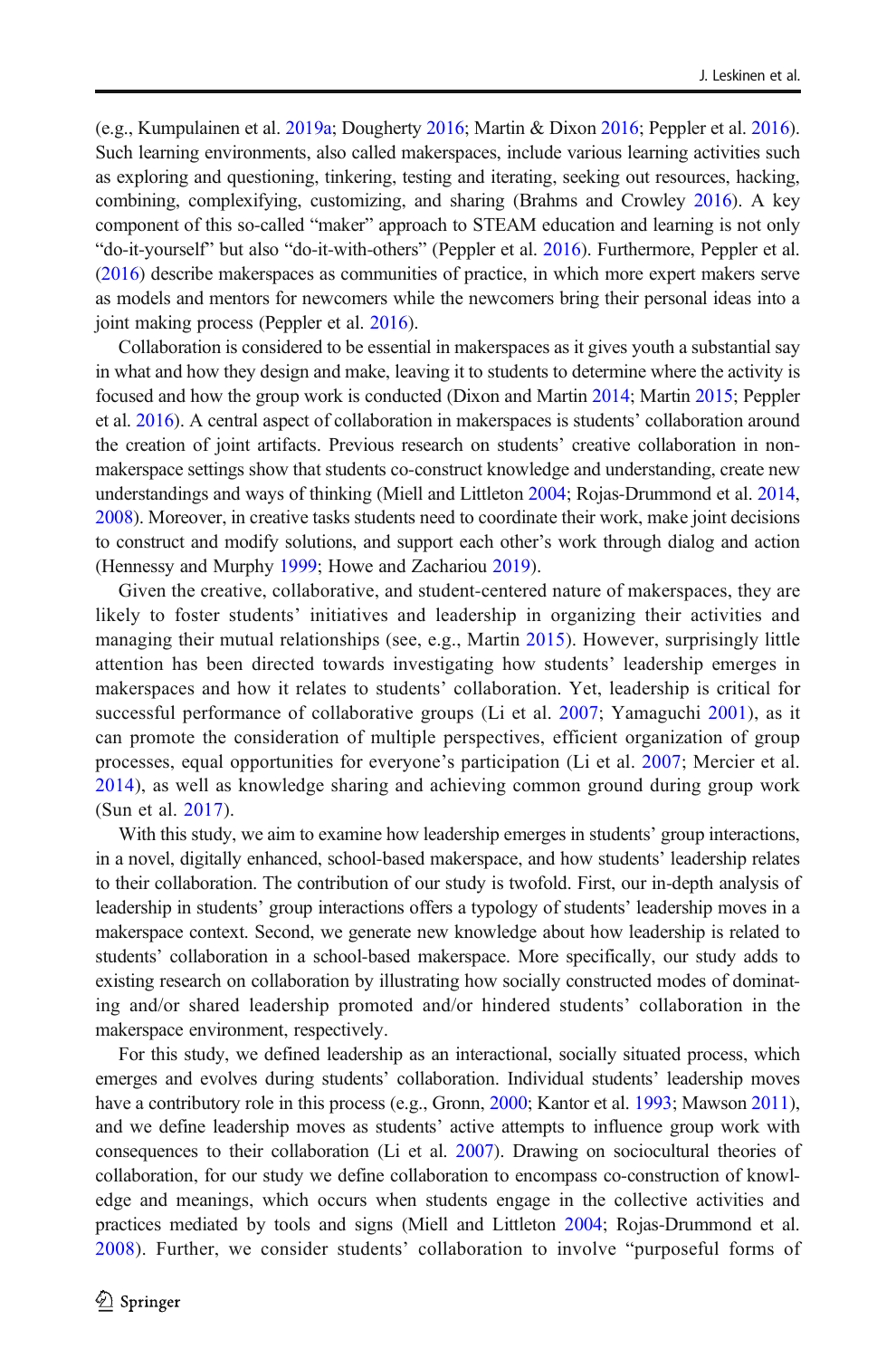engagement among peers" (Christie et al. 2009), and see it as emerging in a particular institutional and cultural context (Rojas-Drummond et al. 2008).

To these ends, in this study we ask:

- 1. What leadership moves emerge in students' group interactions in the makerspace?
- 2. How is students' leadership related to their collaboration?

#### Leadership in students' group interactions

There is a long tradition of leadership research among adults in organizational contexts (e.g., Chemers 2000). During the past two decades, increased research attention has also been directed towards studying leadership in groups of primary and secondary school students (Buchholz et al. 2014; Mercier et al. 2014; Miller et al. 2013; Richmond and Stirley 1996; Sun et al. 2017; Yamaguchi 2001) and even among young children in early childhood settings (Mawson 2011; Mullarkey et al. 2005; Lee et al. 2005). Previous research has investigated student leadership during mathematical problem-solving (Yamaguchi 2001; Mercier et al. 2014), collaborative reasoning discussions (Li et al. 2007; Sun et al. 2017), and educational online environments (Siewiorek et al. 2012). However, this body of research has mainly focused on structured collaborative activities in which the problem to be solved and the group composition were defined by the teachers or researchers from the outset. In contrast to these studies, Buchholz et al.'s (2014) study showed how middle school youth leadership emerged in a creative and open-ended workshop involving making and designing e-textiles. Further, in Buchholz et al.'s study (2014), the making and design activities around e-textiles were found to transform gender roles by providing the girls with opportunities to participate in the study to take leadership in highly technical and typically male-dominated STEM areas.

The existing body of research suggests that leadership is a complex and emergent process (Li et al. 2007; Mercier et al. 2014; Siewiorek et al. 2012; Sun et al. 2017). The emergent process of leadership is developed through interactions between members of a group (Miller et al. 2013; Richmond and Stirley 1996; Yamaguchi 2001), and leadership is viewed as a relational rather than an individual construct (Shin et al. 2004). According to the literature, leadership is evidenced through leadership moves that initiate activities, assign roles, and generally control the direction and manage the routines of group activities (Kantor et al. 1993; Mawson 2011). Leadership can also show itself in interaction that reflects high awareness of the activity as well as a sense of ownership of the activity (Shin et al. 2004). Any student can attempt to take the lead in a collaborative activity (e.g., Li et al.  $2007$ ). However, the legitimacy of a student's role as a leader depends on whether the other group members follow the attempts to lead, thus making leadership a reciprocal process (Li et al. 2007; Mercier et al. 2014; Sun et al. 2017). Furthermore, a study by Volet et al. (2017) demonstrated that students' flexibility in alternating between the roles of leaders and followers, advances group collaboration, as well as its productivity; the more flexible the shifts between the roles of the leaders and their followers, the more advanced the collaboration and the productivity of the group (Volet et al. 2017).

Yamaguchi (2001) also suggests that students' orientations towards joint activities shape the nature of leadership. For instance, competitive orientations in joint work can build leader dominance and relational issues. According to Buchholz et al. (2014), such leadership can manifest itself in interactions that ignore other group members, reject others' ideas, uphold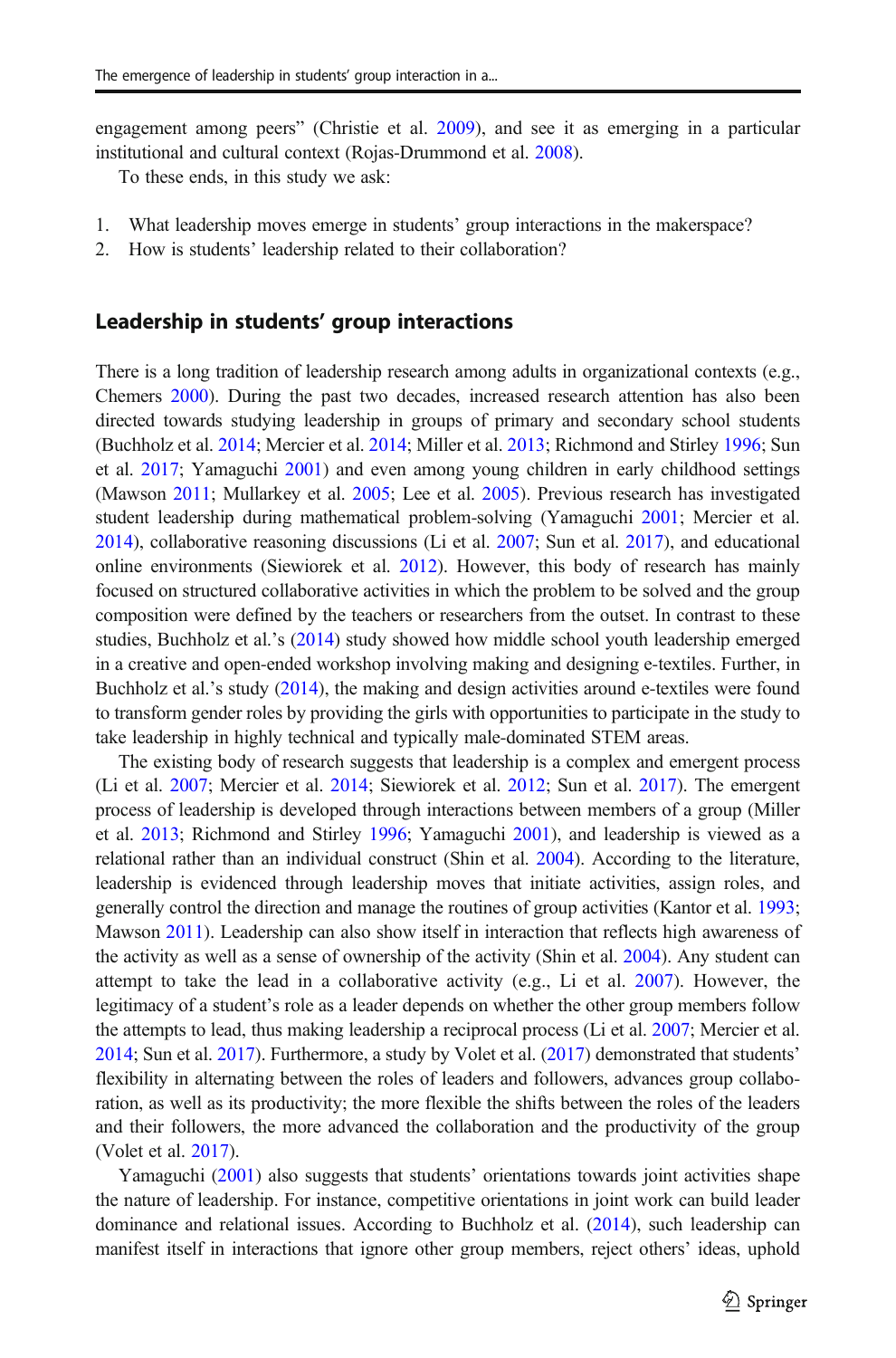physical control over the task and the equipment used, and in turn, compromise or even threaten collaboration (Buchholz et al. 2014; see also Yamaguchi 2001). On the other hand, an orientation towards learning new skills in collaboration with others can advance democratic leadership and student engagement in a collaborative activity (Yamaguchi 2001). In turn, productive collaboration can be promoted by making leadership moves, which carry an inclusive tone, respectful attitude towards others, and open-mindedness to alternative perspectives (Sun et al. 2017).

Li et al. (2007) investigated students' leadership by analyzing leadership moves enacted during collaborative reasoning discussions of small groups and found moves that managed turn taking, developed arguments, planned and organized the work, and controlled the topic of discussion. In addition to these categories, Mercier et al. (2014) found moves that supported the achievement of a group's goals by introducing new ideas during joint work and which drove the group forward intellectually. Moreover, Sun et al. (2017) adapted the leadership categories developed in the study by Li et al. (2007) to fit a mathematical task. The leadership moves found in Sun et al.'s (2017) study include allocating tasks, proposing and justifying solutions, planning and organizing, and seeking consensus. Further, earlier research on leadership moves indicated that planning, organizing, and seeking consensus promote coordination during collaboration and can lead to equal participation among group members (Li et al. 2007; Sun et al. 2017). It also demonstrates that leadership moves that introduce new ideas and develop arguments enhance the productivity of collaborative groups (Li et al. 2007; Mercier et al. 2014; Sun et al. 2017).

In this study, we stress the socially situated nature of leadership (Gronn 2000; Kantor et al. 1993; Mawson 2011) and define leadership as a social process in which leadership moves of individual students have a contributory role (Gronn 2000). This process contributes to the structuring of students' work (Gronn 2000), driving the direction, and managing collaborative activity (Kantor et al. 1993; Mawson 2011). Following Li et al. (2007), we use the concept "leadership moves" as an analytical unit to capture such socially situated processes of leadership. We define leadership moves as students' active attempts to influence group work (Li et al. 2007; Mercier et al. 2014; Sun et al. 2017). Further, we view leadership moves as active attempts in the sense that they are bids to take responsibility and initiative over the group work (Li et al. 2007) and aimed at influencing group work through determining the tasks and roles of others and managing the general direction of the group activity (Mawson 2011). Moreover, we define a leader as a student who makes leadership move/s (Li et al. 2007; Mercier et al. 2014; Sun et al. 2017) and whose role as a leader is legitimized in the other students' interactions that follow the leadership move/s (Li et al. 2007).

#### **Methods**

#### Research context

Our study was undertaken in a Finnish, city-run comprehensive school, which had recently undergone a curriculum reform focused on the development of the students' digital and learning-to-learn skills, and whose formal classroom learning environments were extended by introducing a new school-based makerspace, the FUSE Studio (Stevens et al. 2016). The school has 535 students and 28 teachers at the primary level. The school offers FUSE as an elective subject to students in grades four to six.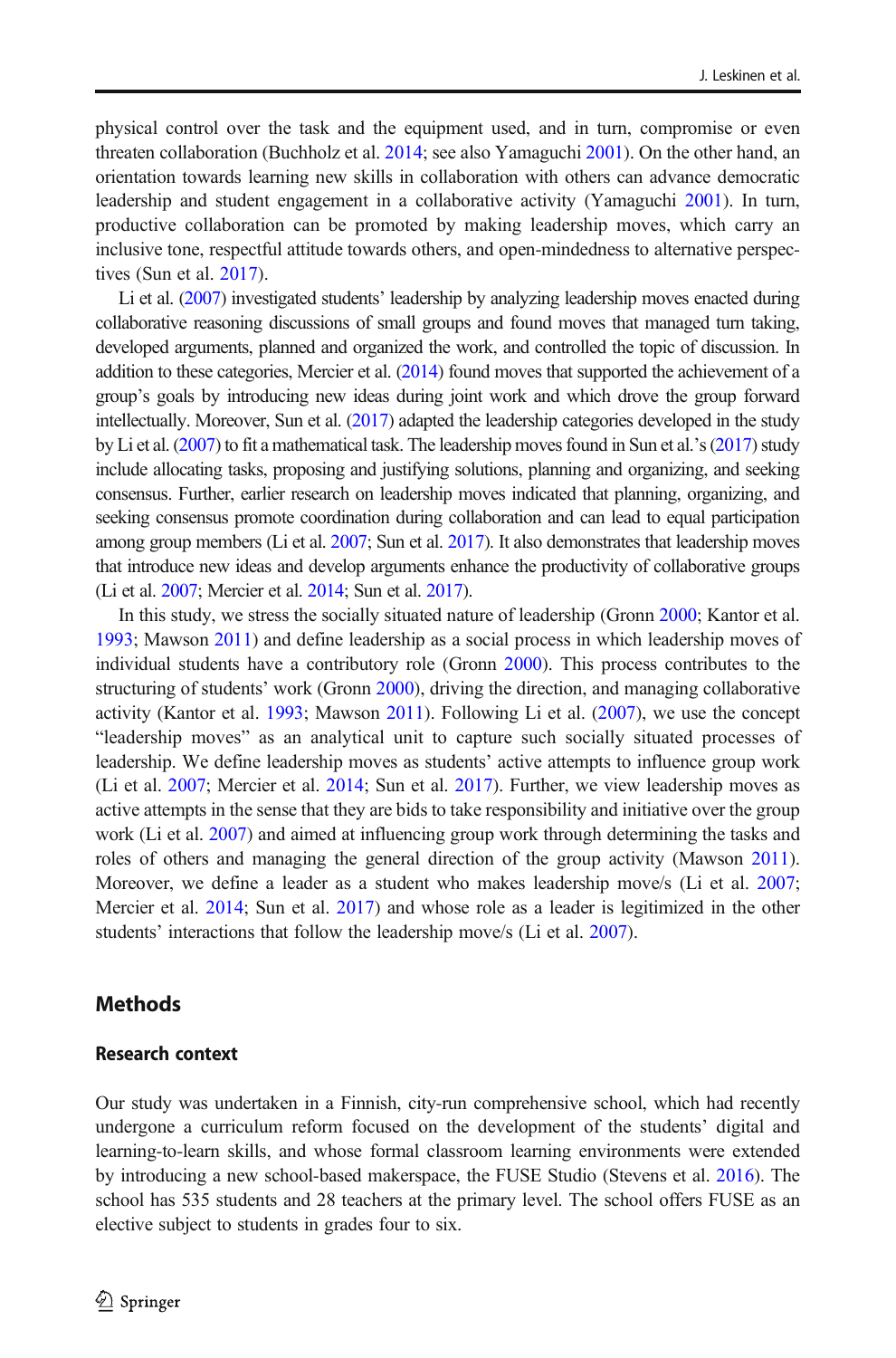The FUSE Studio<sup>1</sup> provides students with open-ended STEAM projects, called "challenges." The FUSE Studio follows design principles, namely, a digital game-like environment with challenge levels of increasing difficulty like in video games, student choice in selecting the challenges to work on as well as with whom to work, a clear connection to particular STEAM fields in industry, and minimal formal assessment (Stevens and Jona 2017). The assessment of a student's participation and learning does not include grading but is carried out by utilizing photos, video, or other digital artifacts and the student's own documentation. The challenges students engage in range from designing jewelry or a "dream home" with 3D modeling software to making windmills, solar-powered cars, laser mazes, and roller coasters. Some of the challenges are fully digital and in some, students use physical materials that are provided to them in separate kits. The students can access the challenges and their instructions through a website (Fig. 1). Figure  $1$ demonstrates the students' view of the digital FUSE Studio environment, on which the students find trailer videos of each FUSE challenge and choose the challenge most appealing to them based on these trailers. On the website, students can access the challenge instructions, which include both written instructions and video tutorials. During data collection, the students can use the school's computer laboratory, one regular classroom, and the corridor. Students can choose which challenges they wanted to work on as well as where and with whom to collaborate. Further, the students do not have to rely on their teachers' interpretations of the challenge instructions—or interpretations of what the final product will look like—but can have an active role with opportunities and responsibilities to construct meaning, make judgments, and interact with peers to broaden interpretations and direction of joint work (see also Certo 2011). Thus, FUSE provides students with a substantial say in how they engage in the design and making activities.

#### Data sources

The data sources included 85 h of video records, which we collected by filming the students ( $N =$ 94) and teachers ( $N = 7$ ) in the FUSE Studio<sup>2</sup>. We collected data three times a week from August to December 2016. The data were taken from three groups of students who had chosen the FUSE Studio as an elective course for the 2016–2017 academic year; Group 1 consisted of 32 4th graders (22 boys and 10 girls), Group 2 of 30 5th graders (19 boys and 11 girls), and Group 3 of 32 6th graders (19 boys and 13 girls). Each group had one 60-min FUSE session a week. Each group had two appointed teachers to support the students' work in the FUSE Studio. We used four video cameras to capture the activities of students and teachers. Usually two of the cameras followed the teachers and two were set to record selected students' work. The main principle that guided the decisions regarding the focus of the cameras for each session was the need to form a comprehensive picture of the nature of interaction and activities in the FUSE Studio.

During data collection, we produced an Excel spreadsheet with overall descriptions of the design and making activities across the 85 h of video data. This spreadsheet included the identification of students and teachers and the names of the FUSE challenges. Based on the spreadsheet, we selected a data set for in-depth analysis. To answer our research questions, that is, to analyze the students' interaction and leadership moves in these, as well as the nature of their collaboration evolving across group work, we selected parts from the videos that met the

<sup>&</sup>lt;sup>1</sup> The FUSE Studio website can be viewed from: [www.fusestudio.net](https://doi.org/http://creativecommons.org/licenses/by/4.0/)  $2$ <sup>2</sup> The study followed the ethical standards laid out by the Finnish National Board on Research Integrity. The research respects the teachers' and children's anonymity and privacy, and all names mentioned in this paper are pseudonyms.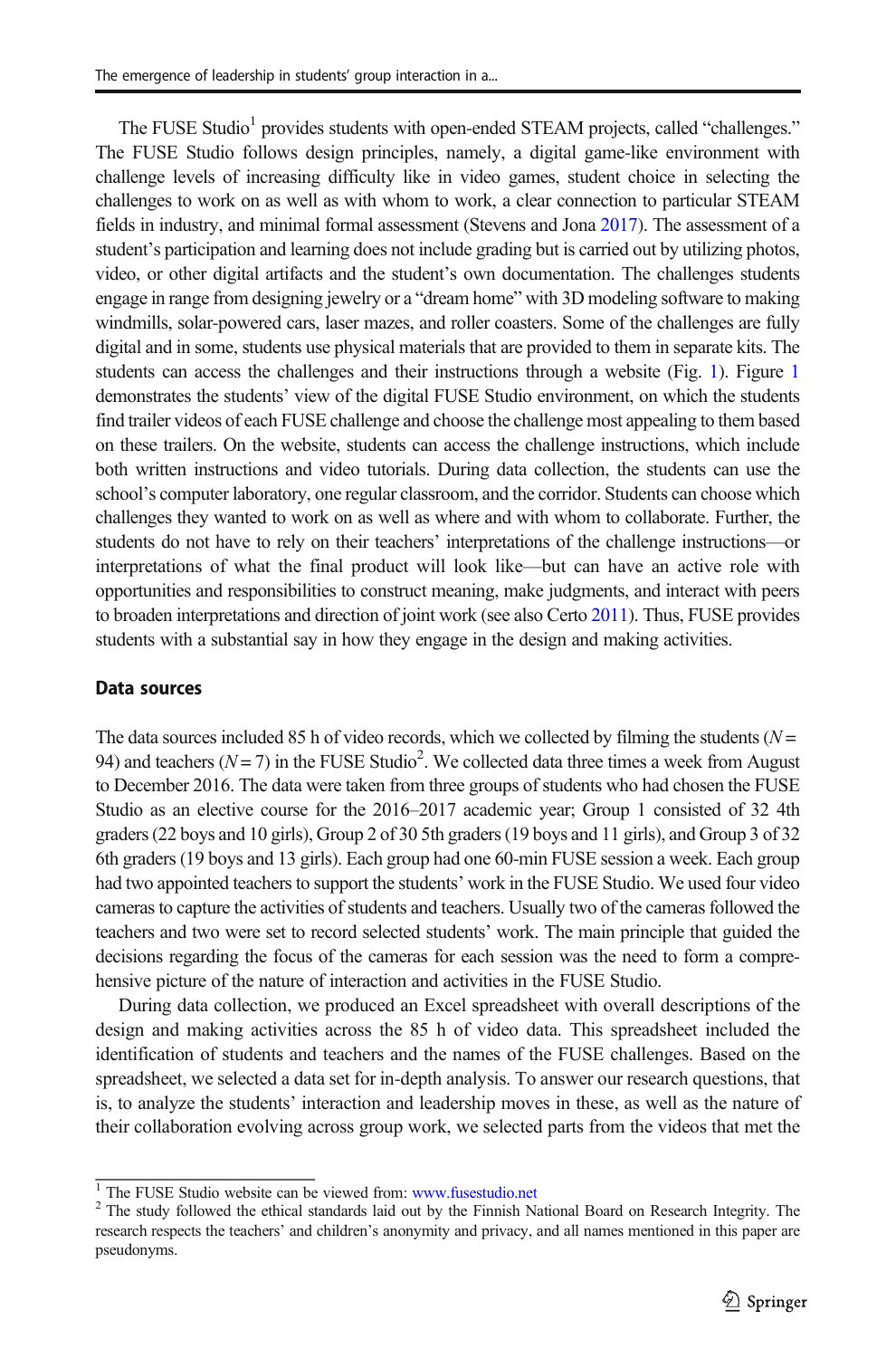

Fig. 1 FUSE Studio view for the student

following criteria: (1) the videos displayed groups of students who chose to work on challenges in which they collaborated to design and make a shared artifact, and (2) the videos displayed students who chose to work in the same group for an entire 60-min FUSE Studio session. We found five small groups from the video data who met these criteria. The video data subjected to in-depth analysis amounted to 5 hours in total. Each small group had four students, with one group consisting of 4th graders (age 9–10), three of 5th graders (age 10– 11), and one of 6th graders (age 11–12). On each of the videos, we had one camera that was set to film the group. The angle was adjusted according to the students' movement in the space.

#### Data analysis

In order to detect leadership moves from the students' interactions, and to analyze how leadership was related to the students' collaboration, we produced detailed transcriptions of each of the five selected videos. First, we imported the selected videos and their transcriptions into the MAXQDA $3$  program for systematic analysis. We then applied the techniques of interaction analysis (Jordan and Henderson 1995) to analyze the students' verbal interactions, movements in space, gestures, and manipulations of physical FUSE objects. Corrections to the transcriptions were made by reviewing the videos several times during the transcribing process.

To respond to our first research question concerning the identification of the types of leadership move, we conducted an in-depth qualitative analysis of the students' group interaction. Our analytic

<sup>&</sup>lt;sup>3</sup> The MAXQDA is a software package for qualitative and mixed methods research. More information on the program can be retrieved from: [https://www.maxqda.com/](https://doi.org/http://creativecommons.org/licenses/by/4.0/)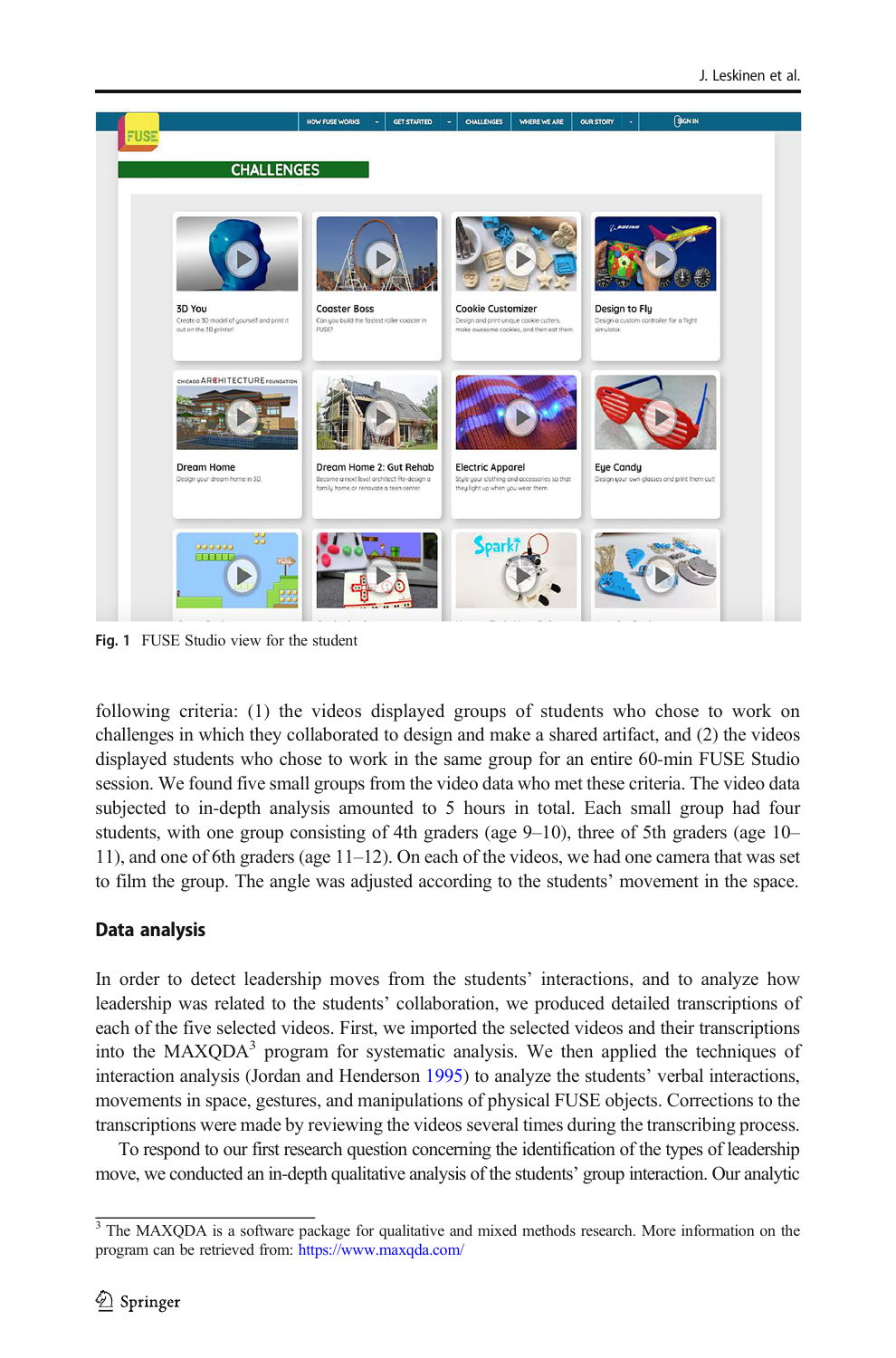approach can be defined as abductive, as the analyzing process involved repeated iterations between theory and data (Timmermans and Tavory 2012). We first reviewed the transcriptions turn by turn, to detect leadership moves in the students' interaction. This initial coding was guided by the conceptualizations of leadership moves in earlier leadership research. Thus, an interactional turn was coded as a leadership move when it clearly aimed to influence the group's activity, namely, through organizing the group work and defining the way the work was to be done (Li et al. 2007). We then used Li et al.'s (2007) coding scheme of leadership moves, which includes the following leadership moves: turn management, argument development, planning and organizing, topic control, and acknowledgement. However, we felt it was necessary to label the leadership moves in a way that the labels illustrate the moves' functions (see also Mercier et al. 2014; Sun et al. 2017) in the makerspace context. The coding scheme was thus modified through an iterative process (see Srivastava and Hopwood 2009), which led to the following typology of students' leadership moves in a makerspace context: coordination of tasks, exploring new ideas, seeking out resources, and offering guidance and support to others.

The MAXQDA program produced a quantitative overview of how frequently the different types of leadership move occurred in our data. The codes used, their frequencies, and illustrations of leadership moves in each type are shown in Table 1 in the "Results" section. The numbers in the quantifications represent preliminary indications of different types of leadership move in this particular research setting and are not a quantitative analysis of any representative sample as such. The quantifications were used to support our interpretations in the "Results," "Discussion," and "Conclusions" sections.

To answer our second research question on how students' leadership is related to their collaboration, we first counted the leadership moves used by each student, as well as how many of these led to the student's role as a legitimized leader (i.e., whose leadership move was followed rather than rejected by the other students). As equal opportunities for participation and flexibility in alternating between the roles of leaders and followers have been found to advance collaboration (Li et al. 2007; Mercier et al. 2014; Volet et al. 2017), for a deeper analysis, we chose two student groups that had a noticeable difference in how symmetrically individual students made leadership moves and how these led to a role of a leader. In the first group, the frequency of leadership moves between the four students was uneven, and importantly, only one student's leadership moves were in general followed by other students. In the second group, all four students performed leadership moves relatively evenly, and they all had opportunities to lead joint work; their moves were equally followed by group members. We then analyzed how the students' leadership moves contributed to the social process of leadership within the two groups to capture how leadership was related to the nature of their collaboration.

We have provided detailed empirical illustrations from the students' interaction in these two groups in the "Results" section. These illustrations exemplify the students' leadership moves and their relation to the students' collaboration.

## **Results**

#### The types of leadership move

Our findings make visible four types of leadership move in the students' group interactions, namely, coordinating joint work, exploring new ideas, seeking out resources, and giving guidance and support to other group members. Table 1 shows the four types of leadership move and their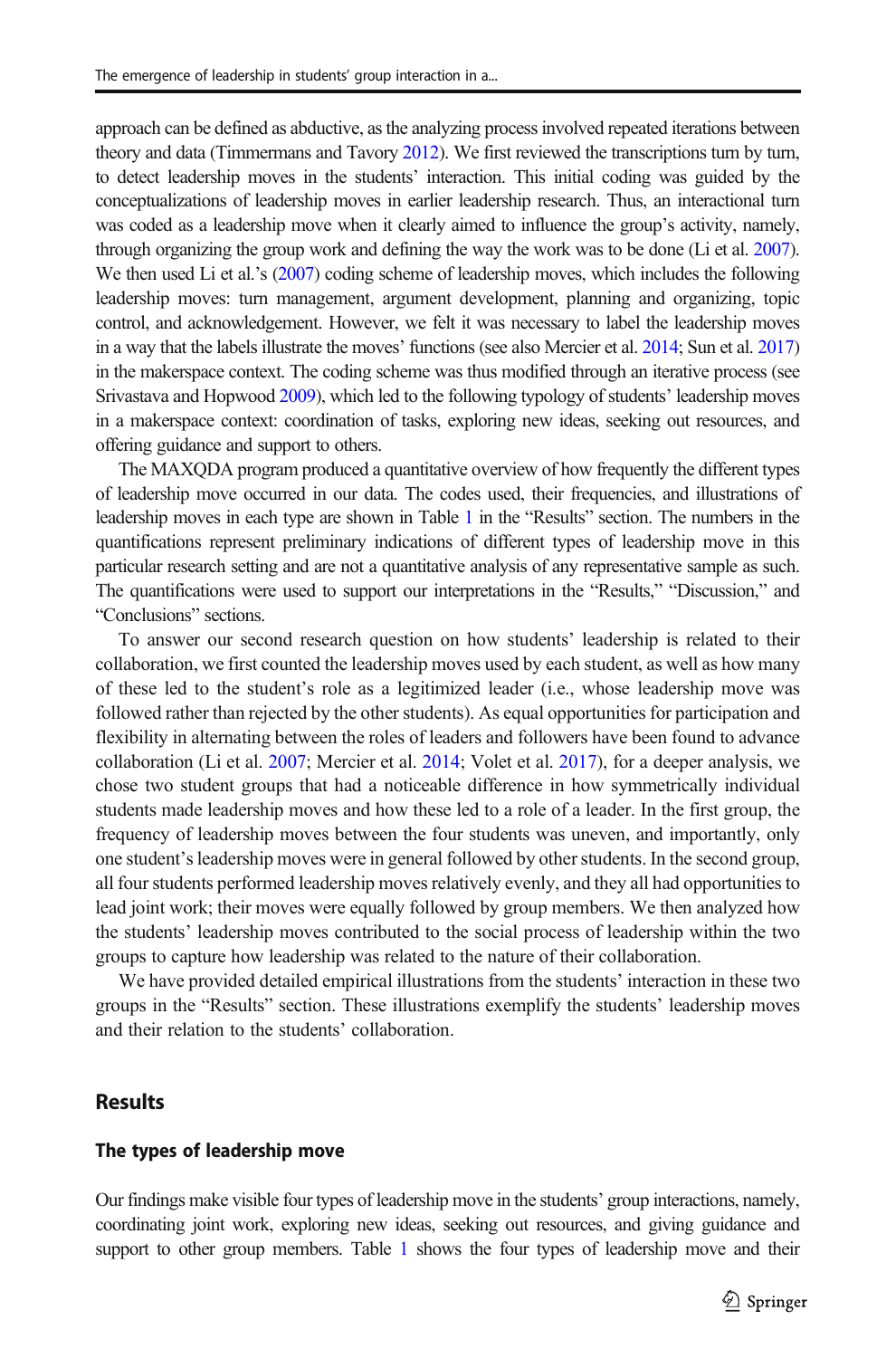|                | Row Leadership move                                                                                                                                    | Example                                                                                                                                                         | Occurrence        |
|----------------|--------------------------------------------------------------------------------------------------------------------------------------------------------|-----------------------------------------------------------------------------------------------------------------------------------------------------------------|-------------------|
| 1              | Coordinating joint work:<br>Organizing the working process,<br>managing the activity, assigning<br>tasks within the group                              | "Silja, you can wave the green flag like this.<br>Riina, you can wave the checkered flag like<br>this. I will carry the light and Peppi will film"<br>(Group 4) | 143<br>$(42.4\%)$ |
| $\overline{2}$ |                                                                                                                                                        | "Could you go find us a marble?"<br>(Group 3)                                                                                                                   |                   |
| 3              |                                                                                                                                                        | "I will look at the instructions" (Group 2)                                                                                                                     |                   |
| 4              |                                                                                                                                                        | "Elsa takes the laser pointer from Teemu's hand<br>and continues to adjust it" (Group 5)                                                                        |                   |
| 5              |                                                                                                                                                        | "Now we'll test it. If it does not work we'll adjust<br>that more" (Group 1)                                                                                    |                   |
| 6              | Exploring new ideas:<br>Initiatives to change or manipulate<br>materials and/or change the design<br>of the artifact                                   | "Why do not we take the smallest blades and put<br>them between the big ones" (Group 1)                                                                         | 84<br>$(24.9\%)$  |
| 7              |                                                                                                                                                        | "You need to make the loop a lot smaller, so that<br>it gets speed" (Group 2)                                                                                   |                   |
| 8              |                                                                                                                                                        | "Wait. Let us twist the blades a little." (Group 1)                                                                                                             |                   |
| 9              | Seeking out resources:<br>Using written instructions/video<br>tutorials, seeking help from teachers<br>or peers                                        | "The guy on the video says that if it (the car)<br>moves backwards, try to switch the wires, so<br>that this (wire) goes here." (Group 4)                       | $23(6.8\%)$       |
| 10             |                                                                                                                                                        | "Hmm well go and ask the teacher" (Group<br>4)                                                                                                                  |                   |
| 11             |                                                                                                                                                        | (Benjamin looks at a group working next to them,<br>and then turns back to Aaro,): "You need to<br>put that there" (Group 1)                                    |                   |
| 12             | Offering guidance and support to other<br>group members:<br>Support in finding instructions, in<br>construction of the artifact, in<br>problem-solving | Aaro shows Daniel where to find instructions on<br>the FUSE Studio website (Group 1)                                                                            | 87 (25.8%)        |
| 13             |                                                                                                                                                        | "Max, make the take-off ramp right over there"<br>(Group 3)                                                                                                     |                   |
| 14             |                                                                                                                                                        | "If the car moves like this (on two wheels), so if it<br>is like this (on four wheels), how do you turn<br>the light then?" (Group 4)                           |                   |
|                |                                                                                                                                                        |                                                                                                                                                                 | 337 (100%)        |

Table 1 Types of leadership move in collaborative design and making

percentages of occurrence relative to the total frequency of leadership moves. The numbers in the first column represent row numbers referred to later in the "Results" section in which we make interpretations related to the leadership moves we found. The second column points out the names of the types of leadership move found in this study, each of which represents the particular function they served in the group's work. The empirical examples in the third column illustrate the function of each type of leadership move. The fourth column presents the percentage of occurrence of each type of leadership move. Next, we elaborate on these examples and illuminate how the students used the four types of leadership move during their joint design and making activity.

## Coordinating joint work

The results show how engaging in the makerspace was very much about the students coordinating their joint work (42.4% of detected leadership moves, see Table 1). Coordinating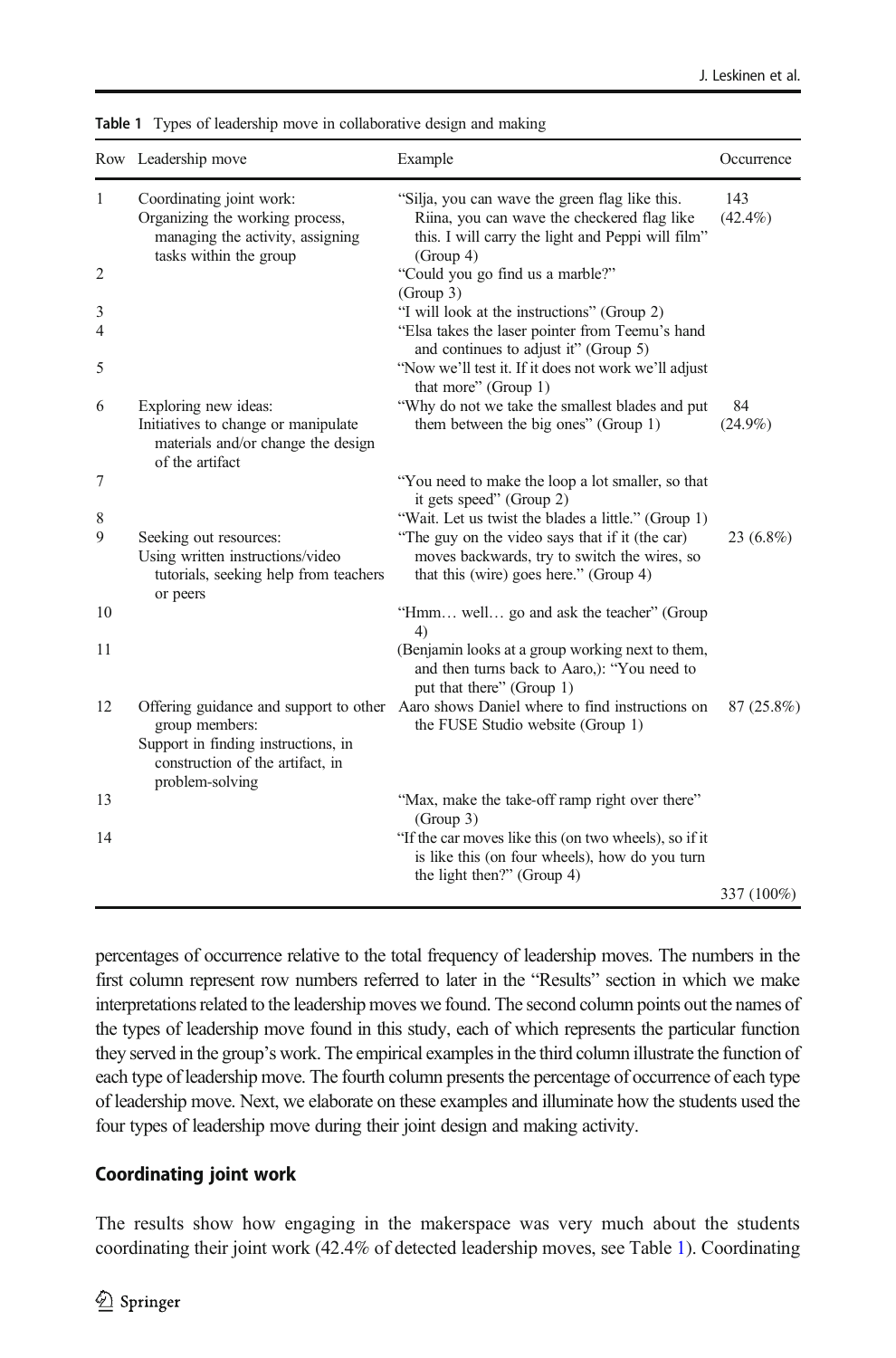joint work was characterized by the students taking over the group activity by organizing the working process, managing the activity, and/or assigning tasks within the group. These leadership moves also included telling other students in the group what to do (Table 1, row 1), asking someone to take up a task (Table 1, row 2), telling others about a task they were about to take on (Table 1, row 3), and gaining physical control over the materials used in the FUSE challenge (Table 1, row 4) and managing the conduct of activity (Table 1, row 5). Thus, coordination of joint work entailed the students' promoting everyone's participation in group work (Table 1, rows 1, 2  $\&$  4), ensuring that all necessary tasks were attended to (Table 1, rows 1 & 3), coordinating and controlling the use of tools and materials (Table 1, row 4), and coordinating the processes of the design and making activity (Table 1, row 5).

## Exploring new ideas

Exploring new ideas covered 24.9% of all the identified leadership moves. These interactional moves included initiations for changing the materials used in the design and making activity (Table 1, row 6), suggestions for changing the design of the artifact (Table 1, row 7), and explorations to adjust the materials to better fit their needs (Table 1, row 8). The examples given in Table 1 illustrate envisioning new opportunities afforded by the materials used in the challenges (Table 1, row 6), critical reflections on related STEAM concepts, such as speed, to meet the objectives of the FUSE challenge (Table 1, row 7), as well as envisioning new opportunities for the design of the artifact the students were making (Table 1, row 8).

#### Seeking out resources

These leadership moves covered 6.8% of the identified leadership moves. These moves were particularly related to situations in which the students needed external support in developing the artifact related to the FUSE challenge in question. In most cases, the students followed the written instructions or the tutorial videos on the FUSE website (Table 1, row 9). However, in some cases, the students used the teacher as a resource (Table 1, row 10), or observed their peers working on the same challenge and then used these observations to guide their design and making activity (Table 1, row 11).

#### Offering guidance and support to other group members

These interactions formed 25.8% of all the detected leadership moves (see Table 1). Offering guidance and support was related to helping other students in finding instructions on the FUSE website (Table 1, row 12), giving guidance on how to manipulate the materials used in the challenge (Table 1, row 13), and providing support for changing the design of the artifact (Table 1, row 14). These examples illustrate how giving guidance and support promoted the participation of each group member in the joint design and making activity.

#### The social process of leadership and the nature of the students' collaboration

Next, we discuss our findings with regard to our second research question, that is, how the students' interactionally constructed leadership was related to their collaboration. Here, we provide detailed descriptions of the interaction in two small groups.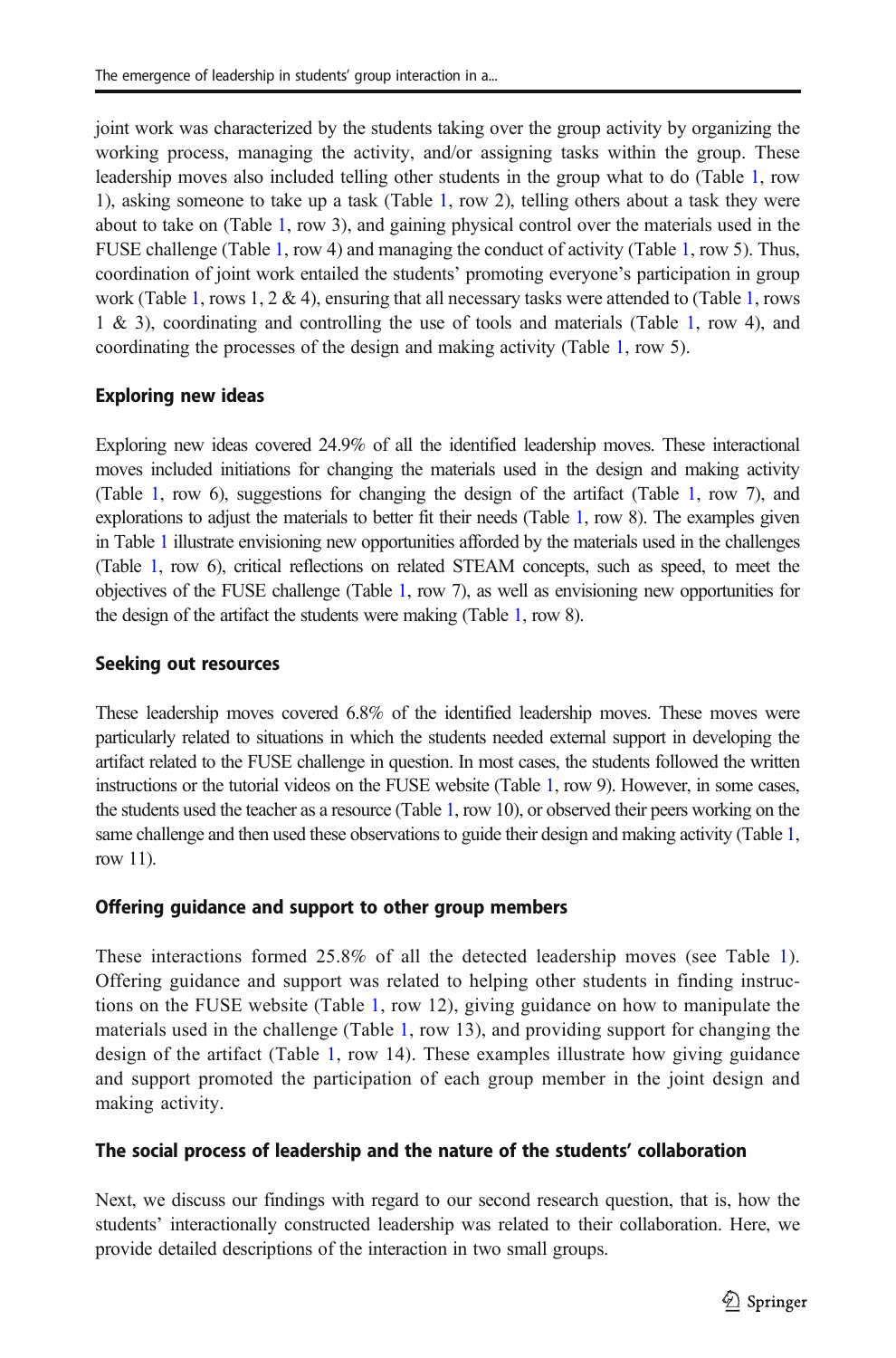#### Dominant leadership

First, we examined a group of four students (Group 1, Table 2), Emma, Heini, Iida, and Jenni, who worked on the *Coaster Boss* challenge to design and construct a roller coaster for a small marble. The materials kit included foam rubber, tape, scissors, a marble, a tape measure, and a speedometer. The most leadership moves in this group belonged to Emma (52.6%). By contrast, the three other students in this group, Heini, Iida, and Jenni, performed much smaller fractions of all the leadership moves (Heini 28.1%, Iida 14.0% and Jenni 5.3%). Emma's leadership moves were also followed the most, covering 90.0% of her leadership moves. In contrast, only 62.5% of Heini's, 25.0% of Iida's, and 33.3% of Jenni's leadership moves were followed. Hence, Emma's leadership moves more frequently resulted in her position as a legitimized leader in the group work, while Heini, Iida, and Jenni had limited opportunities to emerge as leaders in the joint work. In addition, Emma seemed to execute a dominant mode of leadership in the group's work through ignoring and rejecting others. This dominant leadership was associated with relational issues, such as quarrels, and hindered the development of the roller coaster the students were making and the group did not finish the FUSE challenge of their choice.

The following excerpt is a typical example of the way Emma led the joint work through managing the group process. In this excerpt, the students had taped a piece of foam rubber to the wall and had two loose pieces on the floor:

44. Emma: Alright, Heini, tape this (gives a loose piece of foam rubber to Heini who is holding the foam rubber piece taped to the wall). You tape that and I'll look for - this (another piece of foam rubber). We'll tape these two (loose pieces) together.

45. Emma: No wait, the other way around (Emma takes the loose piece of foam rubber from Heini's hand and turns the piece the other way around). This one – here. Iida help me.

46. Heini: I can tape it (Heini is about to start taping the new pieces to the one taped to the wall)

47. Emma: No, you tape these first (the new pieces together)

- 48. Iida: Emma what should I tape now?
- 49. Emma: Those two

In this excerpt, Emma managed group work with leadership moves with which she coordinated the joint work (Turns 44, 45, 47) and offered guidance and support (Turn 45). In turn 44, she assigned the task of taping pieces of foam rubber to Heini. Further, she reinforced her role as a leader by guiding Heini in how the pieces are taped together in turn 45. Further, instead of letting Heini tape the pieces together, she took the piece of foam rubber from Heini's hand and assigned the task to Iida. Emma again reinforced her position as the leader by assigning Heini a

|                                                                                   | Emma         | Heini        | <b>Tida</b> | Jenni       |
|-----------------------------------------------------------------------------------|--------------|--------------|-------------|-------------|
| Leadership moves                                                                  | $30(52.6\%)$ | $16(28.1\%)$ | $8(14.0\%)$ | $3(5.3\%)$  |
| Leadership moves resulting in a role of leader<br>( <i>i.e., followed moves</i> ) | $27(90.0\%)$ | $10(62.5\%)$ | $2(25.0\%)$ | $1(33.3\%)$ |
| Leadership moves not resulting in a role of<br>eader (i.e., rejected moves)       | $3(10.0\%)$  | 6(37.5%)     | $6(75.0\%)$ | 2(66.7%)    |

#### Table 2 Leadership moves in Group 1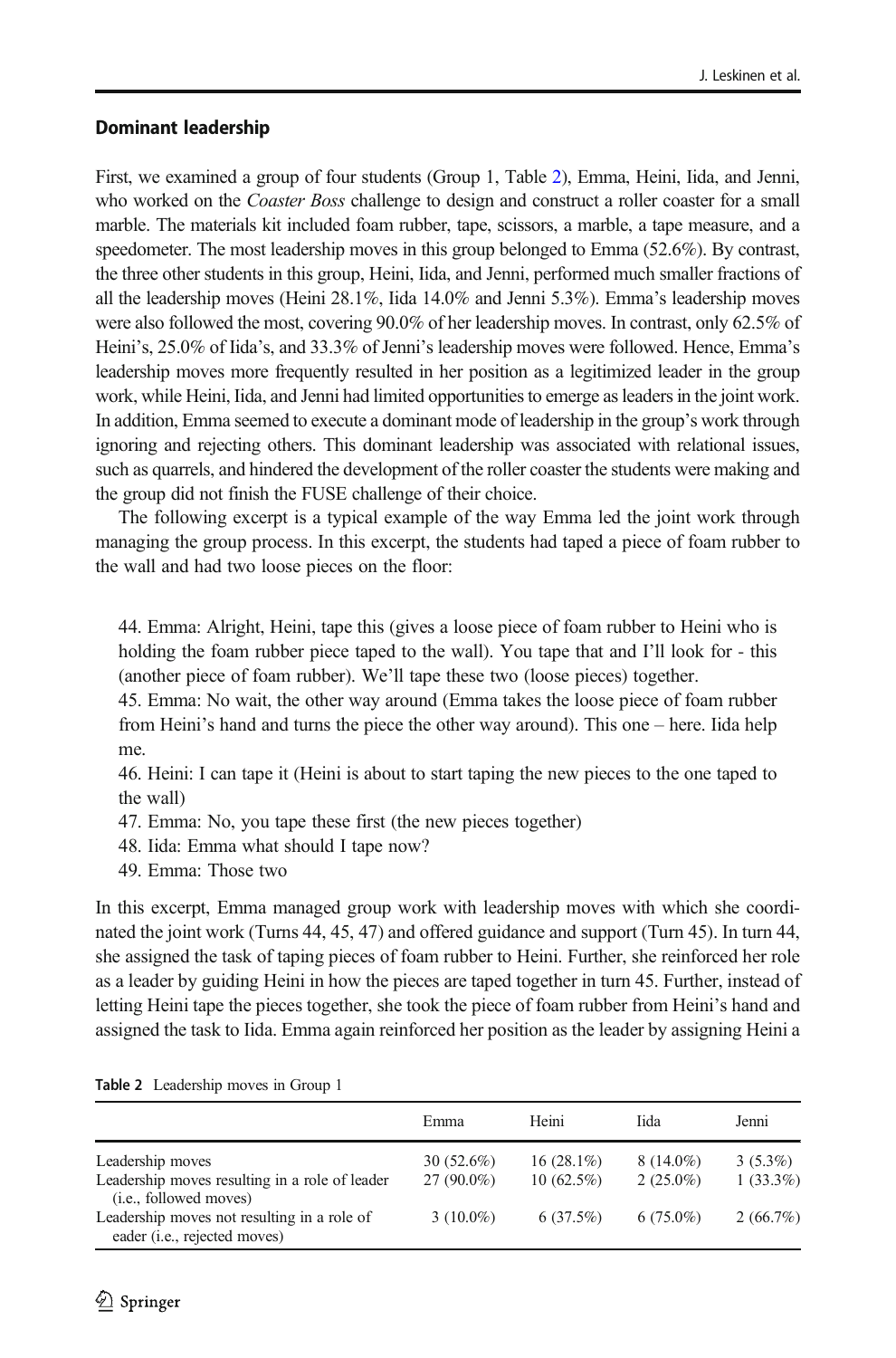new task in turn 47, even though Heini offered to tape the pieces together in turn 46. Iida reinforced Emma's position as the leader by asking her what to tape in turn 48. Overall, the students' interaction began to construct a dominant mode of leadership. This was constructed, namely, in Emma's dominant way of assigning tasks, in Emma's control over how the tasks were performed (e.g., how pieces of foam rubber are taped together), and in other students' responses to Emma's interactions, such as Iida's, when she legitimated Emma's role as a leader by asking her what to do in turn 48. The dominant mode of leadership constructed in the students' interaction legitimated Emma's position as a single leader and as being responsible for managing the conduct of activity. In addition, the dominant mode of leadership resulted in Heini's limited opportunities to participate in joint work.

The next example depicts problems the students had, and how Emma's rejection of the group members' contributions entailed relational issues during the joint work:

- 224. Heini reconstructs the loop at another place on the roller coaster.
- 225. Emma: Quite small
- 226. Heini: Yes, we did a small one the last time we tried it
- 227. Emma: But it wasn't that small
- 228. Iida: Do you think it will have enough speed here?

229. Emma: No, but seriously, let's just challenge ourselves a little bit, because…

(Emma takes the loop in her hand and moves it back to where it originally was)

230. Heini: But there's this stupid joint (two pieces of foam rubber taped together)

231. Emma: I know! We'll tape it (Heini tries to say something, but Emma interrupts).

Heini, come on, just do the loop now.

- 232. Jenni: But I don't think the loop is very nice there
- 233. Emma: Jenni, do something yourself then if you have a better idea
- 234. Jenni: Yes, I'm doing. Let's or you do the loop in another place
- 235. Heini: It would be better if this joint wasn't here
- 236. Emma: Yes, but there is no other place to put it
- 237. Emma (to Jenni): If you have a better idea, then you can comment

As noted above, Heini attempted to take the lead in the joint activity by exploring a new idea by reconstructing the loop at another place on the roller coaster in turn 224. In turn 225, Emma rejected Heini's leadership move in turn 224 by commenting on its size. In turn 229, Emma reinforced the rejection and made a leadership move with which she initiated exploring her original idea for the design of the roller coaster. In this same turn, she reinforced her leadership by making a simultaneous leadership move of coordinating joint work by gaining physical control over the materials. In turn 232, Jenni attempted to support Heini's initial leadership move in turn 224. In turn 233, Emma did not explicitly reject Jenni's argument, but the comment resulted in Jenni suggesting that Emma and Heini keep on reconstructing the loop. Emma again reinforced her role as a leader in the group work by determining the boundaries of Jenni's participation in turn 237. This excerpt illustrates how a dominant mode of leadership is constructed in the students' interaction: Emma was not willing to follow Heini's leadership move that involved exploring a new idea but forced the others to follow hers (turns 231 and 236), Jenni stepped back to let Heini and Emma work on the loop (turn 234), and Heini eventually constructed the loop where Emma suggested despite its problematic position (turn 235). The dominant mode of leadership resulted in difficulties in overcoming problems with the design of the roller coaster as well as entailed relational issues, such as quarrels, during the joint activity.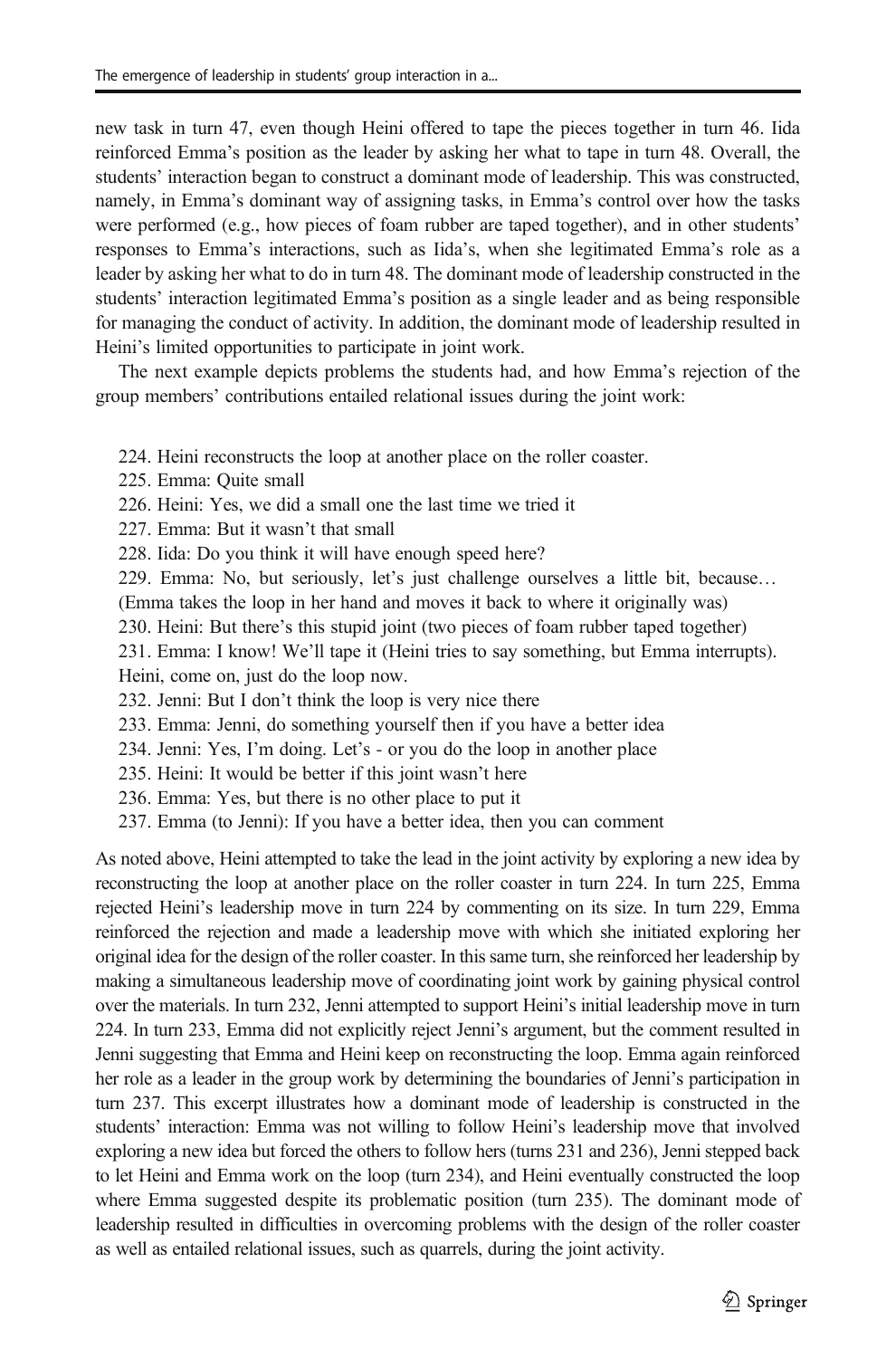Overall, the excerpts in this section illustrate how a dominant mode of leadership was constructed in the students' interaction. This interaction resulted in the group members' asymmetric opportunities to contribute to joint work, created tensions, such as quarrels among the students', and finally led to the students' inability to include multiple perspectives and ideas in the joint work. This dominant mode of leadership thus posed challenges during the collaborative design and making activity.

#### Shared leadership

We now move on to depict the interaction of another student group, consisting of Teemu, Kalle, Onni, and Elsa (Group 2). The students worked on the challenge called *Laser Defender* to design a maze for a laser beam to hit a target placed at the end of the maze. The materials kit included a laser pointer, small mirrors, a prism, and modeling clay.

In this group, all four students made leadership moves during the collaborative activity, and importantly, the leadership moves of individual students were evenly followed by the others (94.4% of Teemu's leadership moves, 91.7% of Kalle's, and 80.0% of Onni's, see Table 3). That is, the students' leadership moves quite evenly resulted in a role of a legitimized leader, and thus all the students had opportunities to lead the joint work. This finding indicates that the students were making flexible shifts in leading and following. The only student who stood out in terms of being rejected was Elsa (see Table 3). However, compared with the other students, she made more leadership moves in which she took control over the materials. We also found that when the students rejected the leadership moves of the others, Teemu in particular initiated discussions about why the move was rejected, thus trying to promote the students' collaborative activity.

Across the group's work, the students appeared to make leadership moves flexibly and follow those of others, contributing to a mode of shared leadership within the group. In this group, Teemu made the most leadership moves (40.4%) but seemed to take on a role of a tutor, which contributed to the shared mode of leadership. For instance, he frequently made leadership moves of exploring new ideas but let the other students have control over the materials and provided guidance and support in their use. In addition, he followed and built on new ideas of others. This more constructive mode of leadership enhanced the group's collaboration. The relations between the students were balanced, and the group completed two subsequent levels of the same challenge during the FUSE Studio session.

The following excerpt is a typical example of the leadership moves used by Teemu. Here, Teemu supported the others in exploring new ideas in joint work:

91. Teemu: Alright, there we have our target. I can (Teemu takes the laser pointer to his hand). Okay. Do you think that that (the mirror) should be that way around, or the other way? And where do you think we should start shooting the laser beam?

|                                                                                       | Teemu        | Kalle         | Onni         | Elsa         |
|---------------------------------------------------------------------------------------|--------------|---------------|--------------|--------------|
| Leadership moves                                                                      | $36(40.4\%)$ | $12(13.5\%)$  | $15(16.9\%)$ | $26(29.2\%)$ |
| Leadership moves resulting in a role of leader<br>( <i>i.e.</i> , followed moves)     | 34 (94.4%)   | 11 $(91.7\%)$ | $12(80.0\%)$ | $16(61.5\%)$ |
| Leadership moves not resulting in a role of leader<br>( <i>i.e., followed moves</i> ) | $2(5.6\%)$   | $1(8.3\%)$    | $3(20.0\%)$  | $10(38.5\%)$ |

Table 3 Leadership moves in Group 2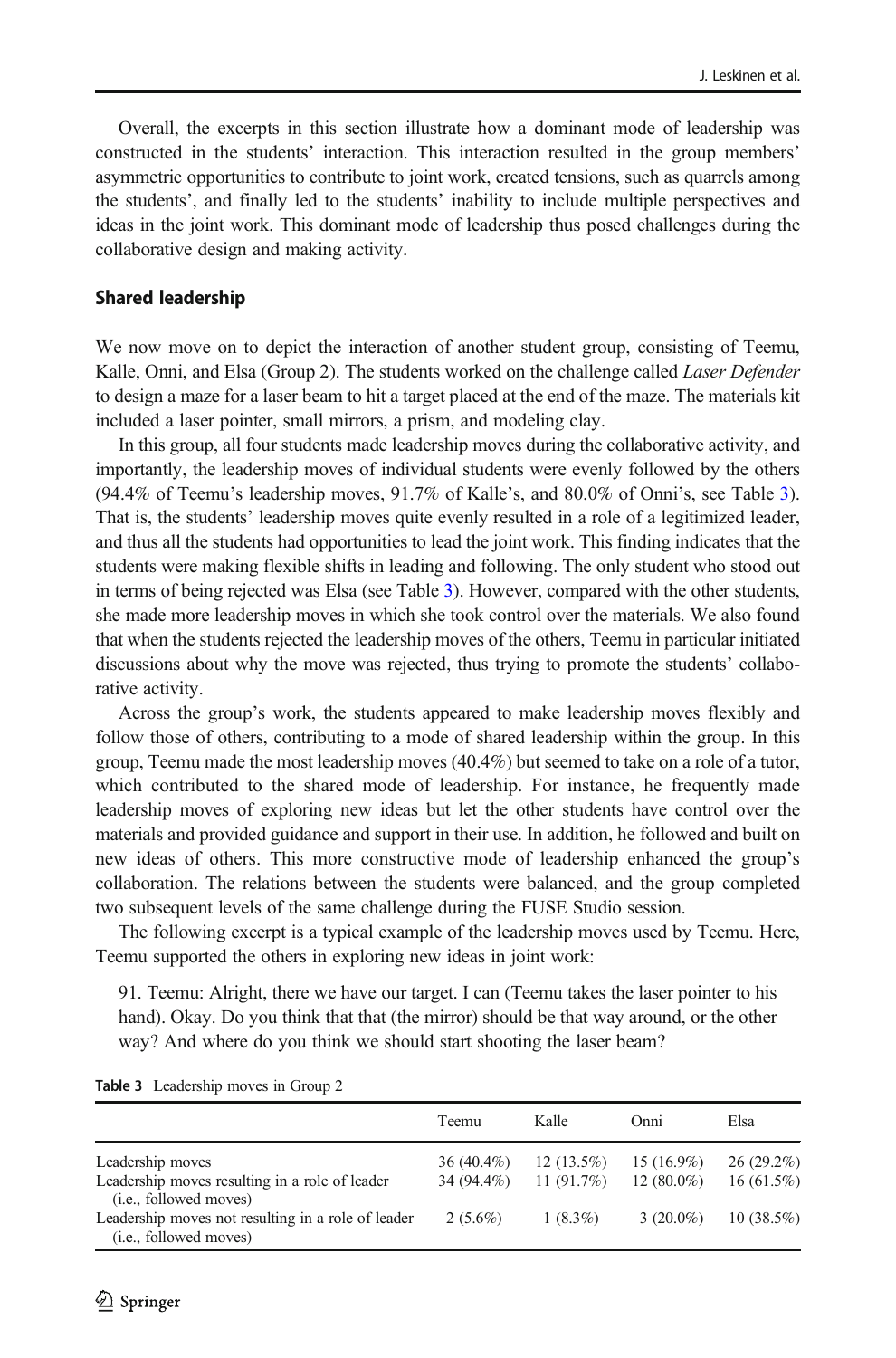This example illustrates how Teemu made a leadership move of coordinating joint work by taking the laser pointer after revising where the target is. In addition, he supported the other group members' participation in joint work by asking for their thoughts in relation to placing the materials. Teemu's leadership move thus promoted the students' symmetrical participation in the joint work.

Soon after, Teemu made a leadership move with which he proposed to explore a new idea in turn 118, which the students later took part in designing the laser maze quite symmetrically:

118. Teemu: Rotate it a little bit that way (Turns Elsa's hand, in which she is holding the laser pointer)

- 119. Elsa: It still hits Kalle's hand
- 120. Teemu: that way, that way, that way... (rotates the pointer)
- 121. Elsa: The beam is reflected over there
- 122. Onni: Wait! Teemu! (Onni moves a mirror on the course)
- 123. Elsa: It hits Onni's hand

124. Teemu: Alright. We need to put modeling clay under the pointer (Teemu begins to put modeling clay under the pointer, which Elsa is holding) So that it.. wait can I look at just one thing?

125. Elsa: Do you mean this? (Elsa keeps holding the pointer, picks up the modeling clay form under the pointer)

- 126. Teemu: You need to put it there underneath.
- 127. Elsa: Underneath this?

128. Teemu: Yeah, so that it sticks there. Why isn't the target there? Oh you (Kalle) have it, good.

- 129. Kalle: It (the laser beam) is on my hand
- 130. Elsa: No it's on your leg, now it's on your finger
- 131. Onni is holding a mirror and now moves towards the laser beam
- 132. Teemu: Now it hits it (the mirror), well done Onni!
- 133. Elsa: Target, target, target
- 134. Teemu: Now it bounces to... wait...
- 135. Kalle: It's there! in the trash can!
- 136. Onni attaches the target to the trash can
- 137. Kalle: put it a little bit higher
- 138. Teemu: it should be in the middle. Ok now it works.

This interactional episode illustrates how the students in this group had opportunities to lead joint work by making leadership moves. Specifically, Teemu, Onni, and Kalle take part in exploring new ideas in joint work: Teemu in turns 118 and 124 by suggesting to rotate the laser pointer and attaching the pointer to the floor with modeling clay, Onni in turns 122 and 131 by moving a mirror on the course, and Kalle in turn 137 by influencing how the target is placed on the course. Further, Teemu, Elsa, and Onni took part in coordinating joint work by taking tasks in the joint work: Teemu in turn 124 by taking the task of putting modeling clay under the pointer, Elsa in turns 125 and 133 by taking the task of adjusting the laser pointer and the modeling clay, and Onni in turn 136 by taking the task of attaching the target to the trash can. Overall, the shared mode of leadership is constructed in the students' interaction in which they flexibly made leadership moves and followed those of others. The students' leadership moves of exploring new ideas also built on each other, enhancing the students' collaboration.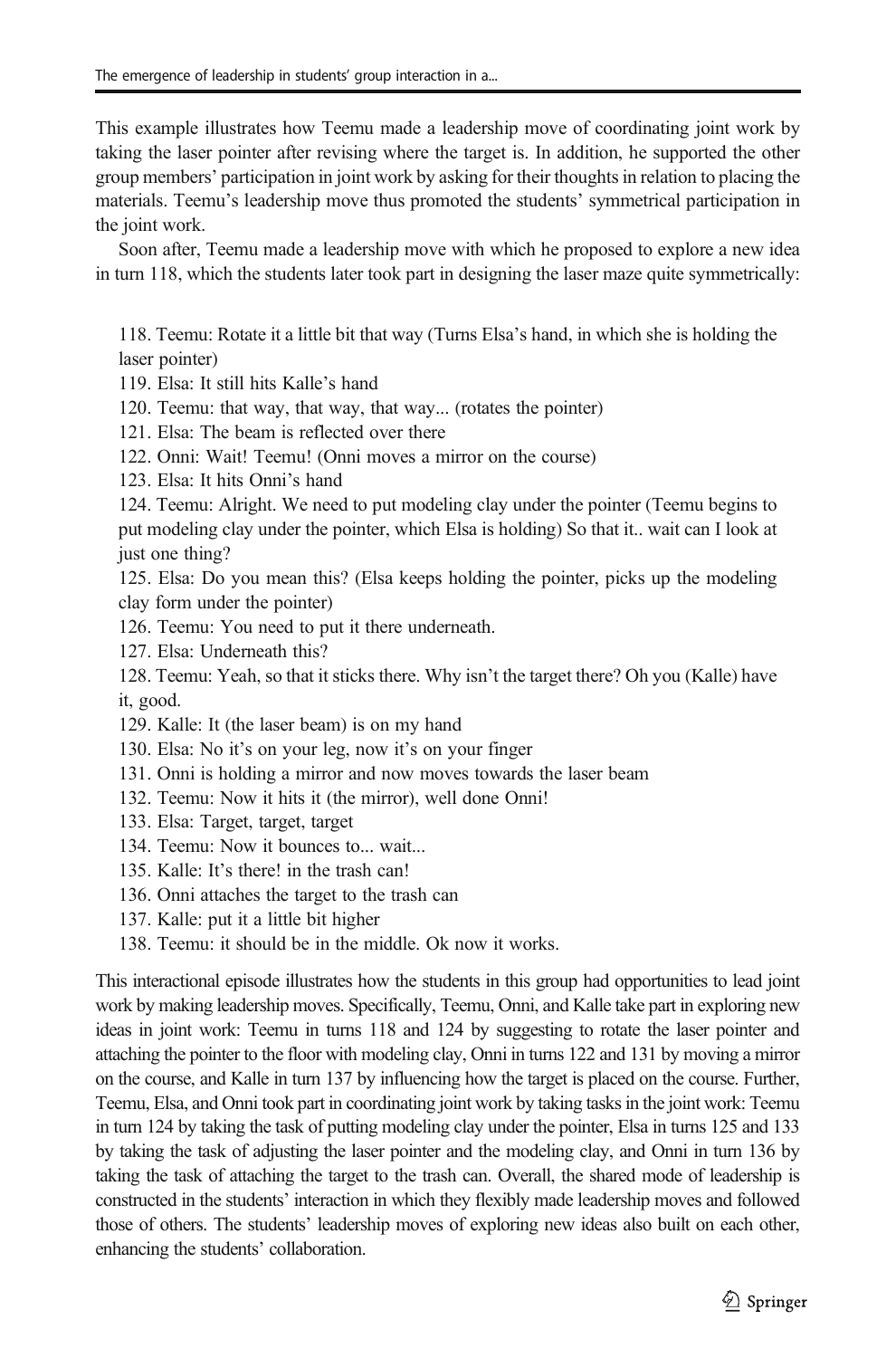This next interactional episode depicts how Teemu offered guidance and support to other group members and how it contributed to the mode of shared leadership. Specifically, Teemu promoted the students' collaboration even when rejecting the other students' leadership moves. In this excerpt, Teemu rejected a leadership move by Onni but initiated a discussion on why he rejected the proposed idea:

- 213. Onni: This (the prism) goes...
- 214. Kalle: [interrupts] No
- 215. Onni: ...It goes right here
- 216. Teemu: Well, but then we need to get all of these into the one target that we have, so did you think about that?
- 217. Onni: No I didn't think of that... I didn't think all the way through to that
- 218. Teemu: Alright, well, we can put that (the prism) at the very end, next to the target,
- and the beam will bounce onto the target from there

In this example, Onni made a leadership move in which he proposed exploring a new idea by suggesting the placement of a prism in the maze (turn 213). Kalle rejected Onni's idea in turn 214 and so did Teemu in turn 216. Although Teemu rejected Onni's leadership move, he challenged Onni to think further into the task by explaining why he thought that Onni's proposal might not work. He recognized Onni's wish to include the prism in the structure, but in turn 218, he suggested that they would do it later and suggested how it could be done. The students agreed, and continued to work by placing the mirrors in the structure first. In our view, the way that Teemu rejected Onni's solution not only advanced the development of the maze, but also balanced the relationships between members of the group.

Overall, although Teemu made the most leadership moves across this group's work (40.4%), his guidance and support also promoted the other students in taking initiative and leadership in the group work. The shared mode of leadership was constructed in the students' interaction in which multiple perspectives and ideas were discussed and leadership was shared through flexible shifts in leading and following during the joint work. This mode of leadership thus had positive consequences for the students' collaboration.

#### **Discussion**

In this study, we have examined students' leadership moves and how leadership is related to students' collaboration in a school-based Makerspace. As a response to our first research question, we identified four types of leadership move that emerged from the students' group interaction in the makerspace: coordinating joint work, exploring new ideas, seeking out resources, and offering guidance and support to other group members. These results add to the existing literature on student leadership and collaboration in novel learning environments.

Our results show that *coordinating joint work* was the most common leadership move. It served an important role in the students' group interaction by providing structure to situations which involved various tools and materials. Coordination of joint work was evident in the interactions in which the students attended to the details of their creative work, managed and controlled the use of tools and materials, and followed the overall processes of their design and making activity (Table 1, rows  $1-5$ ). Our findings are consistent with previous research which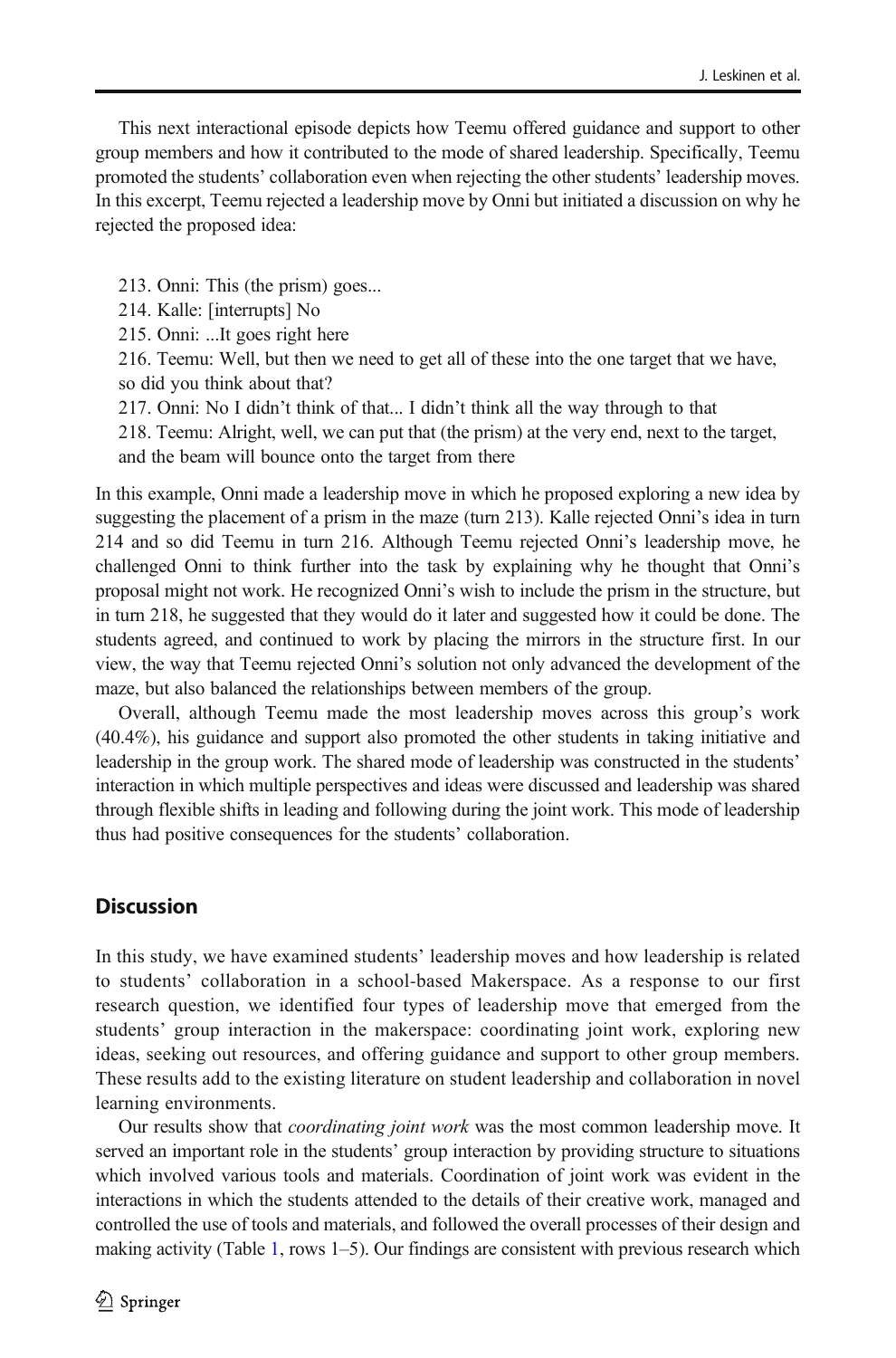has identified coordination as a pivotal part of collaboration (Li et al. 2007; Hennessy and Murphy 1999; Howe and Zachariou 2019; Sun et al. 2017).

In our data, leadership moves that *explored new ideas* entailed envisioning options in the design and creation of the artifacts. This became visible in the students' group interactions which included explorations to adjust or change the materials or designs of the artifacts to better fit the students' needs (Table 1, rows 6–8). Earlier studies on creative collaboration identified students' interaction around new ideas as important for the process of coconstructing knowledge and understanding and for creating new understandings and ways of thinking (Miell and Littleton 2004; Rojas-Drummond et al. 2008, 2014). Further, the literature has emphasized the role leadership plays in creating interactional spaces for envisioning how things could be (Shin et al. 2004). Our findings add to this understanding by illustrating how in a makerspace context, the students' use of hands-on materials when exploring new ideas can be of particular importance for affording opportunities for STEM-related knowledge construction (Table 1, row 7) and for creative engagement in design and making activities (Table 1, rows  $6 \& 8$ ) (see also Kumpulainen et al. 2019a; Dougherty 2016; Martin  $\&$  Dixon 2016; Peppler et al. 2016). Leadership moves that explore new ideas can hence play a particular role in open-ended and creative settings, such as in makerspaces (Certo 2011; Lee et al. 2005; Mawson 2011).

Our findings related to leadership moves which seek out resources demonstrate how the opportunity to navigate a variety of resources in the makerspace allows students to take leadership over their learning activities (see also Martin 2015; Peppler et al. 2016). This became visible in the interactions in which the students utilized the resources of the digital environment (Table 1, Row 9), sought help and assistance from their peers (Table 1, Row 11) and in some cases also from the teachers (Table 1, Row 10). Interactions which are evidence of seeking help from peers particularly exemplify how leadership in the makerspace environment allowed the students to act as models and mentors for each other in the design and making process (Peppler et al. 2016). These interactions are particularly important in makerspaces, and it has been suggested that makerspaces provide students with opportunities for relative expertise (Kumpulainen et al. 2019a; Dougherty 2016; Peppler et al. 2016) and transformative agency (Kajamaa and Kumpulainen 2019).

Our study identified leadership moves that involved the students offering guidance and support to each other, for example, by providing instructions to each other (Table 1, Row 12). Offering guidance and support also included the students helping each other in adjusting and changing the tools and materials (Table 1, Row 13) or modeling problem-solving problems for others (Table, Row 14). Such leadership moves echo earlier leadership research which has demonstrated that during collaboration, leadership can manifest itself as awareness of what others are doing, as sensing what they need, and as supporting others in taking part in joint work (Lee et al. 2005; Shin et al. 2004; McMahon and Goatley 1995). Moreover, supporting group members' work through dialog and action have previously been identified as important for collaboration (Hennessy and Murphy 1999; Howe and Zachariou 2019) and advancing equity and inclusivity of makerspaces (Giusti and Bombieri 2020). Overall, these findings resonate with the educational objectives of makerspaces (Dougherty 2013) in which relative expertise, enacted through supporting others by giving guidance and sharing knowledge, plays a crucial role (Marsh et al. 2019; Martin 2015; Wohlwend et al. 2017).

The results of our study also demonstrate how the students' leadership moves and their negotiation in group interactions were associated with qualitatively different forms of collaboration. Our findings revealed how a dominant mode of leadership was interactionally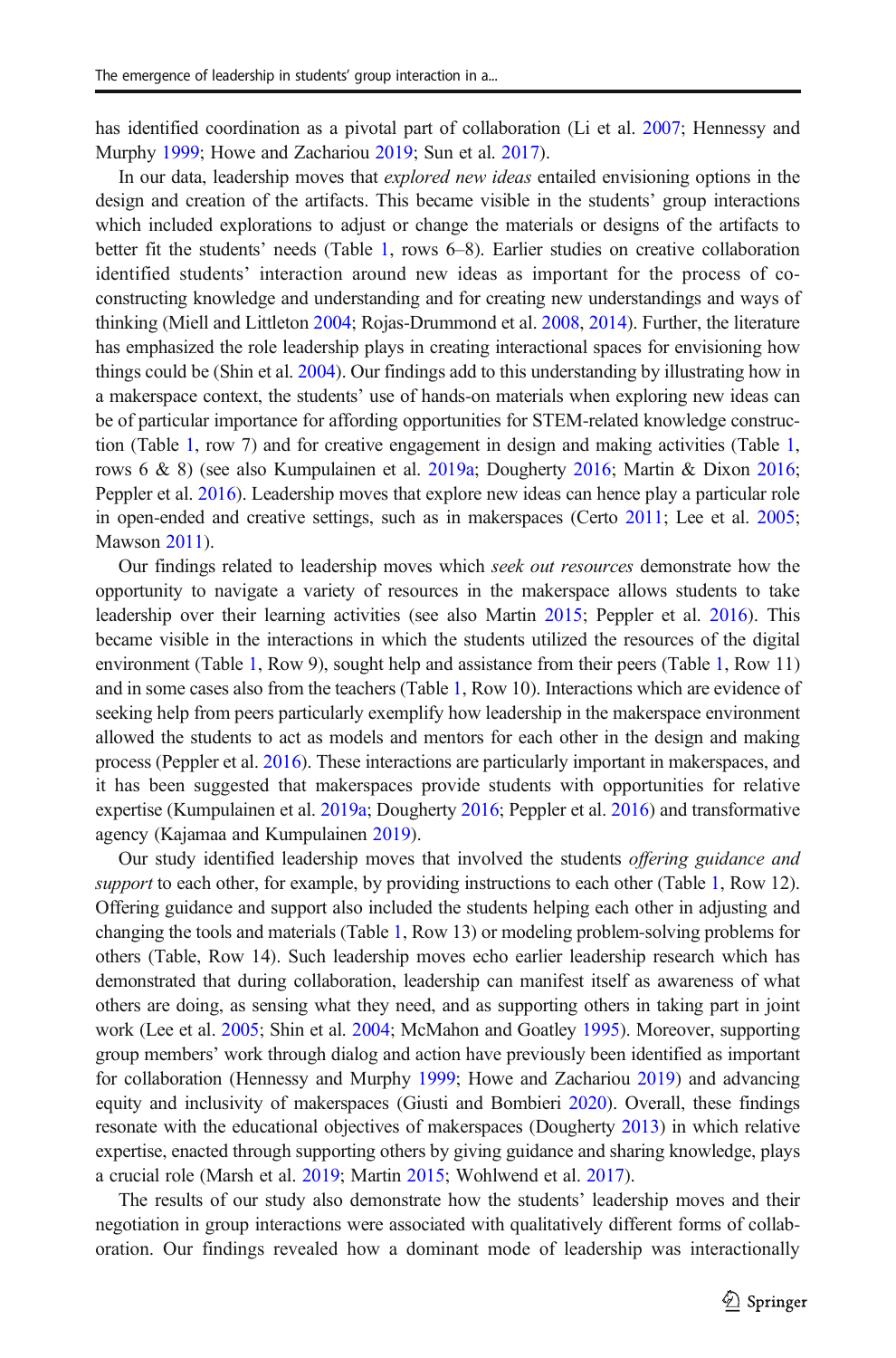constructed in the students' work. Previous leadership research suggests that this kind of a dominant leadership mode may not help a group achieve its goals (Sun et al. 2017), as overpowering leadership can inflict tensions and conflicts between peers (Lee et al. 2005). This appeared clear in the first case highlighted in our article. In this group Emma was positioned as a single leader responsible for controlling the course of the activity, while Heini and Jenni had limited opportunities to contribute to exploring new ideas (Second excerpt, turns 224–237). Overall, in this group the students' interaction resulted in quarrels and inability to include multiple perspectives in the joint work, as Emma's explorations for new ideas overpowered those of others. Previous research suggests that students can have different trajectories for collaboration, some of them more self-focused, and these individual trajectories lead to differentially productive joint efforts (Barron 2003). Our findings add to this existing research by illustrating how these students' trajectories for collaboration and for leading joint work created asymmetrical opportunities to participate in joint design and making work. This in turn created obstacles for the co-construction of STEM-related knowledge (e.g., how to control the speed of the marble) during collaboration (see Miell and Littleton 2004; Rojas-Drummond et al. 2008) as well as for collaboration around the creative design of the artifact (see also Eteläpelto and Lahti 2008).

In the other group on which we focused in this study, a shared mode of leadership was constructed in the students' interaction. Within this group, the students considered each other's ideas (e.g., Teemu asking for the thoughts of the others in the first excerpt, turn 91). They also developed ideas together (third excerpt, turns 213–218) and alternated between the roles of leaders and followers during their collaboration (Second excerpt, turns 118–138). For example, the students' interactions around placing the prism (third excerpt 213–218) show how the shared mode of leadership promoted by Teemu's guidance and support created a space to envision how things could be (Shin et al. 2004) and promoted the other students in taking initiative and leader roles in the group work. This allowed the students to co-construct their understanding of the objectives of the design challenge as well as incorporate their knowledge creatively in the joint design of the laser maze. Overall, the shared mode of leadership promoted symmetric participation and co-construction of shared understanding, relevant for productive and creative collaboration (Rojas-Drummond et al. 2008, 2014; see also Authors 2019a; Dougherty 2016; Martin and Dixon 2016; Peppler et al. 2016).

## **Conclusions**

We have made the case that an in-depth analysis of students' group interaction in a school-based makerspace allows for investigating their leadership moves and collaboration. In conclusion, our paper makes the following contributions. First, we have offered a typology of students' leadership moves in a novel, digitally enhanced makerspace environment. This typology highlights the ways in which the creative tasks and the use of various tools and materials as well as students' opportunities to build and use relative expertise create opportunities and requirements for students' leadership. Second, we provided new knowledge about how leadership is related to students' collaboration in such an open-ended and creative context. More specifically, we have added to the existing literature on students' collaboration by demonstrating how socially constructed modes of dominating and/or shared leadership led to less and more advanced forms of collaboration, respectively. The results illustrate how a dominant mode of leadership can result in students' asymmetric opportunities to participate in joint work and have consequences for how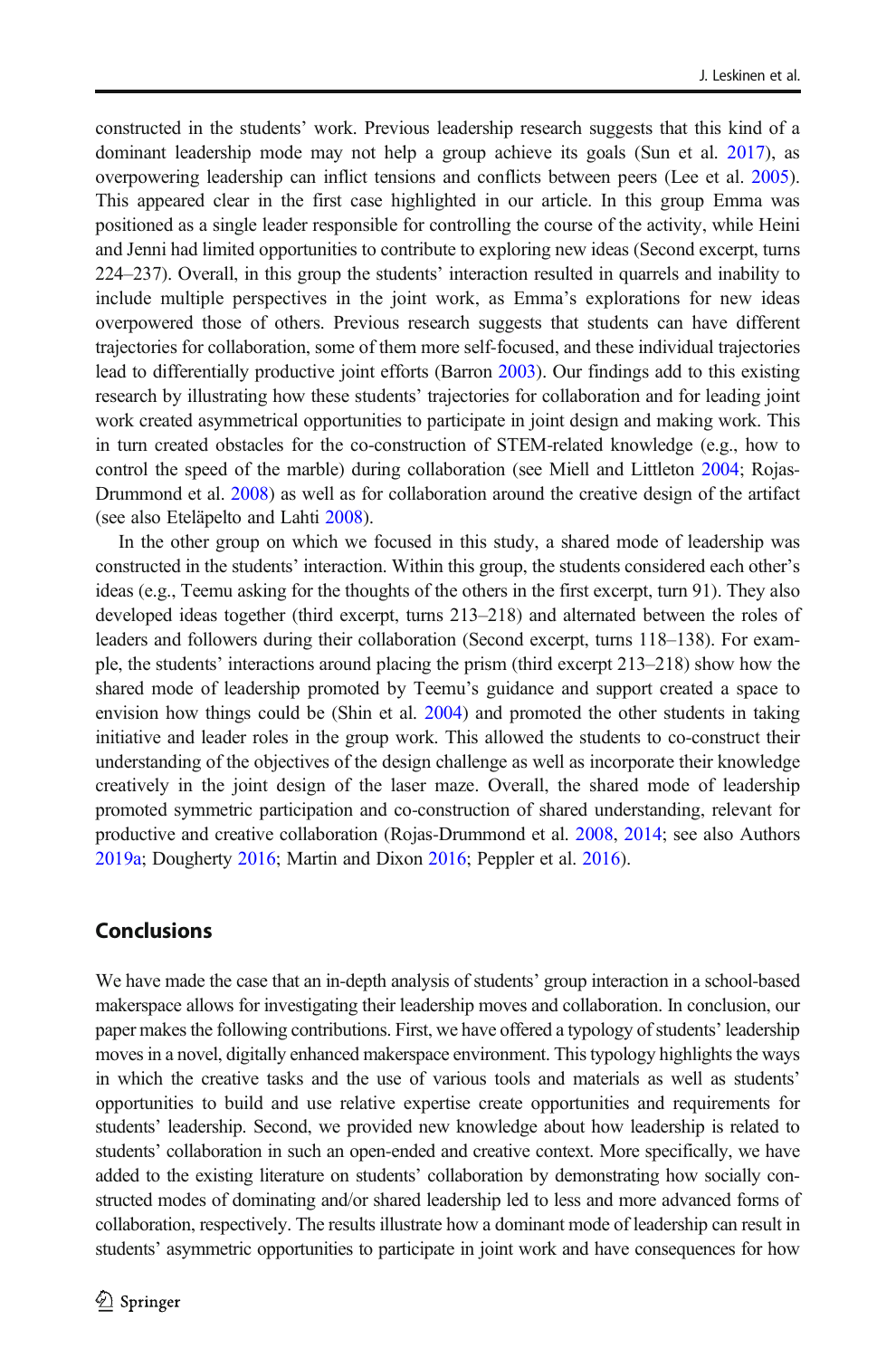the students co-construct knowledge and collaborate on a creative task. In turn, a shared mode of leadership can promote symmetricity in students' participation and advance the co-construction of knowledge and creative collaboration.

Using leadership moves as an analytical unit gave us valuable information about how leadership has a contributory role in students' collaborative making and design work. Compared with more traditional and structured educational settings, makerspaces afford students with an opportunity to take more leadership over collaborative work by determining where the activity is focused and how the group work is conducted (Dixon and Martin 2014; Martin 2015; Peppler et al. 2016). Such student-directed aspects in makerspaces create new opportunities and tensions for students' leadership and collaboration (Ryoo and Kekelis 2018), as evidenced in the group cases presented in this study. Our findings call for developing pedagogical practices that promote students' symmetric participation, encourage students to consider multiple perspectives, and engage students in joint negotiation. As makerspaces are increasingly applied in formal education contexts, we pose the following questions for future research: How does students' leadership develop in different makerspaces? How is it connected with students' collaboration in situ and over time? Which pedagogical practices can best promote students' leadership in makerspaces?

There are limitations to this study that require careful consideration. The study was conducted in a FUSE Studio, a specific makerspace infrastructure, located within a school undergoing curriculum reform. The contextual features of both the makerspace and the school and its pedagogical practices could have influenced the ways the students took leadership over their design and making activities. In addition, the students were new to the FUSE Studio environment. It is possible that other types of leadership move could emerge once the students become accustomed to working in this learning environment. The number of student groups analyzed in this study was also rather small with consequences about the generalizability of our findings. Although we believe that other cases are likely to be characterized by analogous leadership moves, it would be important to examine cases in other makerspace settings and compare the findings, and to test our typology. Further, analyzing leadership proved to be challenging. The students rarely showcased leadership by explicitly stating that they will lead or let others lead joint work. We suggest that future research focuses on methodological development in tracking and analyzing students' leadership in makerspaces and other open-ended and creative learning environments. It can be considered that this study offers some direction to such research efforts.

Acknowledgments The research reported in this chapter was funded by the Academy of Finland Learning by Making: The educational potential of school-based makerspaces for young learners' digital competencies (iMake) project during the period of 2017-2020 (no: 310790); PI Kristiina Kumpulainen.

Funding Open access funding provided by University of Helsinki including Helsinki University Central Hospital. This research was financially supported by (text removed for the review process).

Data availability The authors do not have ethics approval to share the raw data from the current study as it consists of video data of children aged 9–12 years old.

#### Compliance with ethical standards

Conflict of interest The author(s) declared no potential conflicts of interest with respect to the research, authorship and/or publication of this article.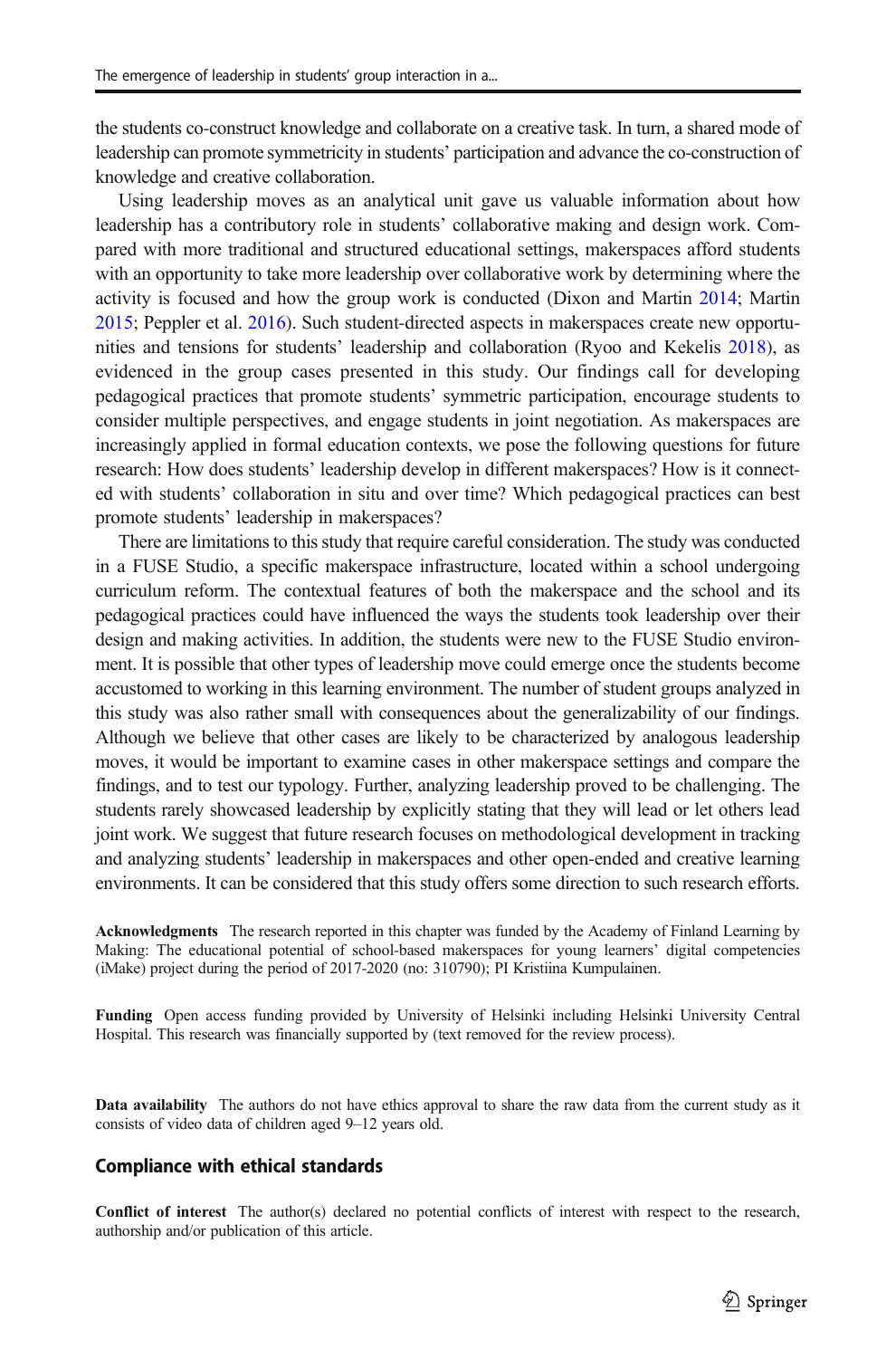Open Access This article is licensed under a Creative Commons Attribution 4.0 International License, which permits use, sharing, adaptation, distribution and reproduction in any medium or format, as long as you give appropriate credit to the original author(s) and the source, provide a link to the Creative Commons licence, and indicate if changes were made. The images or other third party material in this article are included in the article's Creative Commons licence, unless indicated otherwise in a credit line to the material. If material is not included in the article's Creative Commons licence and your intended use is not permitted by statutory regulation or exceeds the permitted use, you will need to obtain permission directly from the copyright holder. To view a copy of this licence, visit [http://creativecommons.org/licenses/by/4.0/.](https://doi.org/http://creativecommons.org/licenses/by/4.0/)

#### References

Barron, B. (2003). When smart groups fail. Journal of the Learning Sciences, 12(3), 307–359.

- Brahms, L., & Crowley, K. (2016). Making sense of making: Defining learning practices in *MAKE* magazine. In K. Peppler, E. R. Halverson, & Y. B. Kafai (Eds.), Makeology - makers as learners (pp. 13-28). New York: Routledge.
- Buchholz, B., Shively, K., Peppler, K., & Wohlwend, K. (2014). Hands on, hands off: gendered access in crafting and electronics practices. Mind, Culture, and Activity, 21(4), 278–297.
- Certo, J. (2011). Social skills and leadership abilities among children in small-group literature discussions. Journal of Research in Childhood Education, 25(1), 62–81.
- Chemers, M. (2000). Leadership research and theory: A functional integration. Group Dynamics: Theory, Research, and Practice, 4(1), 27–43.
- Christie, D., Tolmie, A., Thurston, A., Howe, C., & Topping, K. (2009). Supporting group work in Scottish primary classrooms: Improving the quality of collaborative dialogue. Cambridge Journal of Education, 39(1), 141–156.
- Dixon, C., & Martin, L. (2014). Make to relate: Narratives of, and as, community practice. In J. L. Polman, E. A. Kyza, D. K. O'Neill, I. Tabak, W. R. Penuel, A. S. Jurow, K. O'Connor, T. Lee, & L. D'Amico (Eds.), Proceedings of the international conference of the learning sciences (ICLS) 2014 (pp. 1591–1592). Boulder.
- Dougherty, D. (2013). The maker mindset. In M. Honey & D. E. Kanter (Eds.), *Design. Make. Play. Growing the* next generation of STEM innovators (pp. 7–16). New York: Routledge.
- Dougherty, D. (2016). Foreword. In K. Peppler, E. R. Halverson, & Y. B. Kafai (Eds.), Makeology -Makerspaces as learning environments (pp. ix–xi). New York: Routledge.
- Eteläpelto, A., & Lahti, J. (2008). The resources and obstacles of creative collaboration in a long-term learning community. Thinking Skills and Creativity, 3(3), 226–240.
- Giusti, T., & Bombieri, L. (2020). Learning inclusion through makerspace: a curriculum approach in Italy to share powerful ideas in a meaningful context. The International Journal of Information and Learning Technology, 37(3), 73–86.
- Gronn, P. (2000). Distributed properties: A new architecture for leadership. *Educational Management* Administration Leadership, 28(3), 317–338.
- Hennessy, S., & Murphy, P. (1999). The potential for collaborative problem solving in design and technology. International Journal of Technology and Design Education, 9(1), 1–36.
- Howe, C., & Zachariou, A. (2019). Small-group collaboration and individual knowledge acquisition: The processes of growth during adolescence and early adulthood. Learning and Instruction, 60, 263–274.
- Jordan, B., & Henderson, A. (1995). Interaction analysis: foundations and practice. Journal of the Learning Sciences, 4(1), 39-103.
- Kajamaa, A. & Kumpulainen, K. (2019). Agency in the making: Analyzing students' transformative agency in a school-based makerspace. Mind, Culture, and Activity, 26(3), 266–281.
- Kantor, R., Elgas, P., & Fernie, D. (1993). Cultural knowledge and social competence within a preschool peer culture group. Early Childhood Research Quarterly, 8(2), 125–147.
- Kumpulainen K., Kajamaa A., Rajala A. (2019) Motive-Demand Dynamics Creating a Social Context for Students' Learning Experiences in a Making and Design Environment. In A. Edwards, M. Fleer, L. Bøttcher (eds) Cultural-Historical Approaches to Studying Learning and Development. Perspectives in Cultural-Historical Research, vol 6 (pp. 185–199). Singapore: Springer
- Lee, S. Y., Recchia, S., & Shin, M. S. (2005). "Not the same kind of leaders": Four young children's unique ways of influencing others. Journal of Research in Childhood Education, 20(2), 132–148.
- Li, Y., Anderson, R., Nguyen, K., Dong, T., Archodidou, A., Kim, I. -H., & Kuo, L. J., Clark, A., Wu, X., Jadallah, M., & Miller, B. (2007). Emergent leadership in children's discussion groups. Cognition and Instruction, 25(1), 75–111.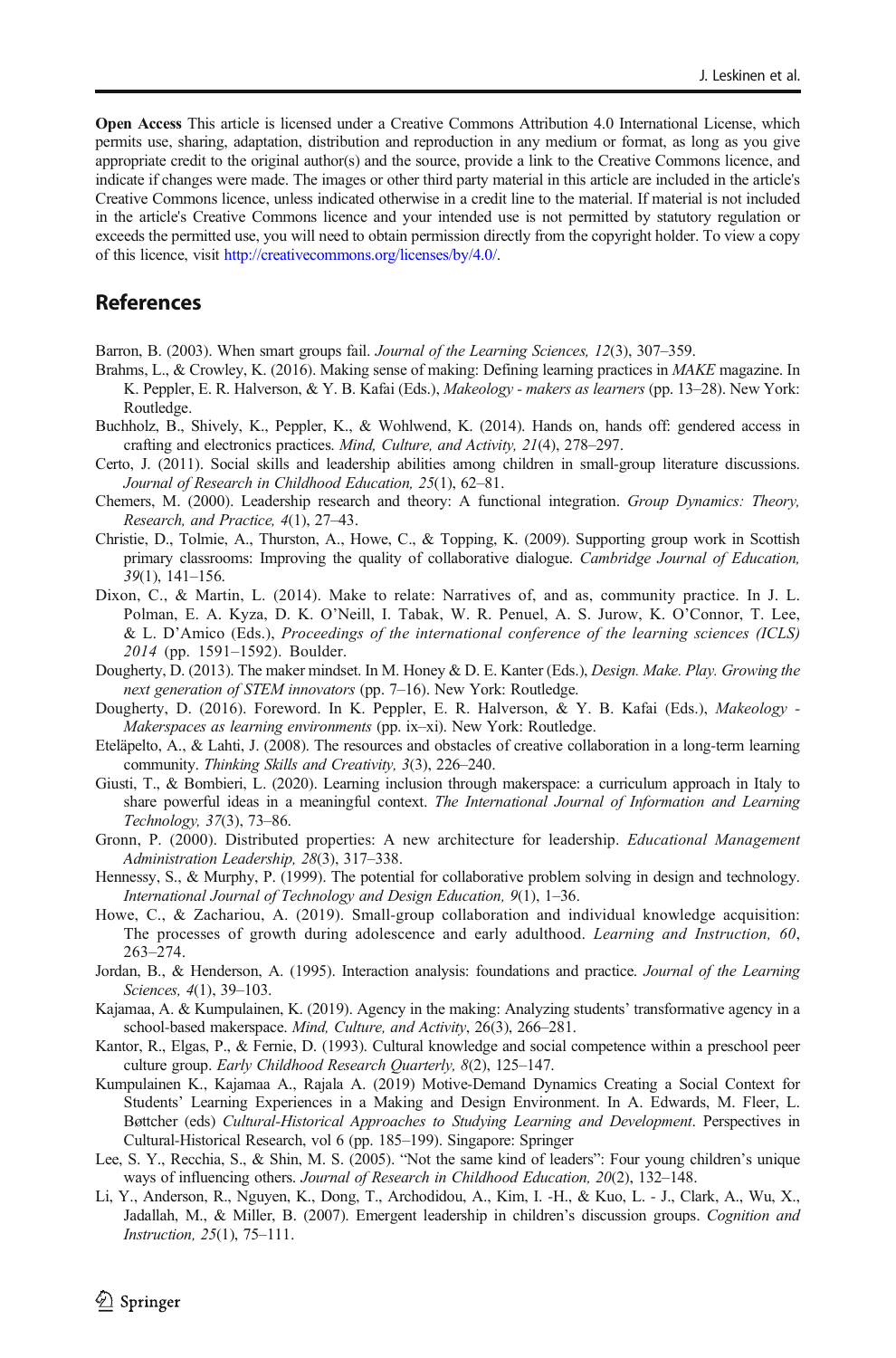- Marsh, J., Wood, E., Chesworth, L., Nisha, B., Nutbrown, B., & Olney, B. (2019). Makerspaces in early childhood education: principles of pedagogy and practice. Mind, Culture, and Activity, 26(3), 221–233.
- Martin, L. (2015). The promise of the maker movement for education. Journal of Pre-College Engineering Education Research, 5(1), 30–39.
- Martin, L., & Dixon, C. (2016). Making as a pathway to engineering and design. In K. Peppler, E. R. Halverson, & Y. B. Kafai (Eds.), Makeology - makers as learners (pp. 13-28). New York: Routledge.
- Mawson, B. (2011). Children's leadership strategies in early childhood. Journal of Research in Childhood Education, 25(4), 327–338.
- McMahon, S., & Goatley, V. J. (1995). Fifth graders helping peers discuss texts in student-led groups. The Journal of Educational Research, 89(1), 23–34.
- Mercier, E. M., Higgins, S. E., & da Costa, L. (2014). Different leaders: emergent organizational and intellectual leadership in children's collaborative learning groups. International Journal of Computer-Supported Collaborative Learning, 9(4), 397–432.
- Miell, D., & Littleton, K. (2004). Collaborative creativity. Contemporary perspectives. London: Free Association Books.
- Miller, B., Sun, J., Wu, X., Anderson, R.C (2013). Child leaders in collaborative groups. In C. Hmelo-Silver, C.A. Chinn, C.K.K. Chan & A. O'Donnell (Eds.), The international handbook of collaborative learning (pp. 268–280). New York: Routledge.
- Mullarkey, L., Recchia, S., Lee, S., Shin, M., & Lee, Y. (2005). Manipulative managers and devilish dictators: teachers' perspectives on the dilemmas and challenges of classroom leadership. Journal of Early Childhood Teacher Education, 25(2), 123–129.
- Peppler, K., Halverson, E. R., & Kafai, Y. B. (2016). Introduction. In K. Peppler, E. R. Halverson, & Y. B. Kafai (Eds.), Makeology - Makerspaces as learning environments (pp. 1–11). New York: Routledge.
- Richmond, G., & Stirley, J. (1996). Making meaning in classrooms: social processes in small-group discourse and scientific knowledge building. Journal of Research in Science Teaching, 33(8), 839–858.
- Rojas-Drummond, S. M., Albarrán, C. D., & Littleton, K. S. (2008). Collaboration, creativity and the coconstruction of oral and written texts. Thinking Skills and Creativity, 3(3), 177–191.
- Rojas-Drummond, S. M., Mazón, N., Littleton, K., & Vélez, M. (2014). Developing reading comprehension through collaborative learning. Journal of Research in Reading, 37(2), 138–158.
- Ryoo, J., & Kekelis, L. (2018). Reframing "failure" in making: The value of play, social relationships, and ownership. Journal of Youth Development, 13(4), 49–67.
- Shin, M. S., Recchia, S. L., Lee, S. Y., Lee, Y. J., & Mullarkey, L. S. (2004). Understanding early childhood leadership: emerging competencies in the context of relationships. Journal of Early Childhood Research, 2(3), 301–316.
- Siewiorek, A., Saarinen, E., Lainema, T., & Lehtinen, E. (2012). Learning leadership skills in a simulated business environment. Computers & Education, 58(2012), 121–135.
- Srivastava, P., & Hopwood, N. (2009). A practical iterative framework for qualitative data analysis. International Journal of Qualitative Methods, 8(1), 76–84.
- Stevens, R. & Jona, K. (2017). Program design. FUSE studio website. [https://www.fusestudio.net/program](https://doi.org/http://creativecommons.org/licenses/by/4.0/)[design.](https://doi.org/http://creativecommons.org/licenses/by/4.0/) Accessed June 6 June 2019.
- Stevens, R., Jona, K., Penney, L., Champion, D., Ramey, K. E., Hilppö, J., Echevarria, R., & Penuel, W. (2016). FUSE: An alternative infrastructure for empowering learners in schools. In *Proceedings of International* Conference of the Learning Sciences, ICLS, 2(2016) (pp. 1025–1032).
- Sun, J., Anderson, R.C, Perry, M., Lin, T-J. (2017). Emergent leadership in Children's cooperative problem solving groups. Cognition and Instruction, 35(3), 212–235.
- Timmermans, S., & Tavory, I. (2012). Theory construction in qualitative research: from grounded theory to abductive analysis. Sociological Theory, 30(3), 167–186.
- Volet, S., Vauras, M., Salo, A.-E., & Khosa, D. (2017). Individual contributions in student-led collaborative learning: insights from two analytical approaches to explain the quality of group outcomes. Learning and Individual Differences, 53, 79–92.
- Wohlwend, K. E., Peppler, K. A., Keune, A., & Thompson, N. (2017). Making sense and nonsense: comparing mediated discourse and agential realist approaches to materiality in a preschool makerspace. Journal of Early Childhood Literacy, 17(3), 444–462.
- Yamaguchi, R. (2001). Children's learning groups: a study of emergent leadership, dominance, and group effectiveness. Small Group Research, 32(6), 671–669.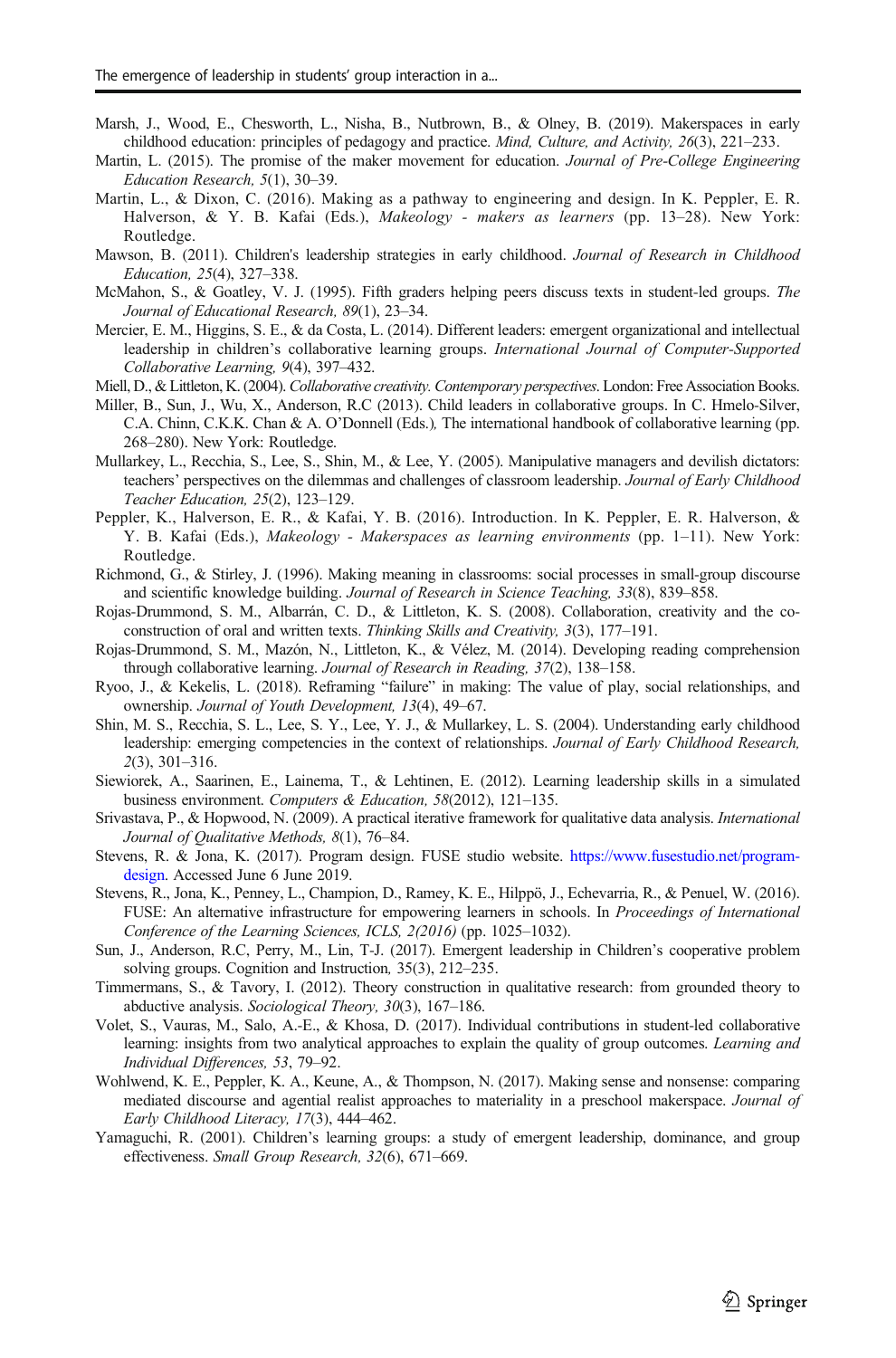Jasmiina Leskinen (MA in Education), is a doctoral researcher at the Faculty if Educational, Sciences, University of Helsinki, Finland. For her doctoral research, she has conducted video-based research, informed by cultural-historical theories of learning and education.

#### Current themes of research:

Her current research focuses on elementary school students' socially constructed leadership in a school-based makerspace.

Kristiina Kumpulainen is Professor of Education and Scientific Director of the Playful Learning Center at the Faculty of Educational Sciences, University of Helsinki, Finland. She also co-chairs Learning, Culture and Interventions (LECI) research expert group of her faculty. She has led numerous research projects and published widely on socioculturally informed studies on children's agency and learning across early years and primary education, cultural institutions, and homes.

#### Current themes of research:

- Her research has addressed pedagogies and learning environments that create opportunities for creative, dialogic, and participatory learning. Her ongoing research projects include The Joy of Learning Multiliteracies funded by the Finnish Ministry of Education and Culture, Learning by Making: The Educational Potential of School-based Makerspaces for Young Learners' Digital Competencies funded by the Academy of Finland, and Digital Mediation of Children's Interactions with the More-than-human World: Perezhivaniya and Literate Practicesfunded by the Australian Research Council (ARC).
- At present, she chairs the Nordic Research Network on Digitalising Childhoods funded by the NOS HS program of the Academy of Finland.
- Most relevant publications in the field of Psychology of Education:

For publications see: [https://tuhat.helsinki.fi/portal/fi/person/krkumpul](https://doi.org/http://creativecommons.org/licenses/by/4.0/)

Anu Kajamaa is an Associate Professor and is co-leader of the Learning, Culture and Interventions (LECI) research community with Professor Kristiina Kumpulainen at the Faculty of Educational Sciences, University of Helsinki, Finland. She has conducted collaborative research and intervention projects in schools, teacher education, health care, and entrepreneurship contexts and published in international journals.

Current themes of research:

Her current research focuses on children's learning, development, and creativity in school-based makerspaces.

Most relevant publications in the field of Psychology of Education:

- Kajamaa, A., Kumpulainen, K. & Rajala, A. (2018). Digital learning environment mediating students' funds of knowledge and knowledge creation. Studia Paedagogica 23, 4.
- Kumpulainen, K., Kajamaa, A. & Rajala, A. (2018). Understanding educational change: Agency-structure dynamics in a novel design and making environment. Digital Education Review 33, 26–38.
- Kumpulainen, P. K., Kajamaa, A. M. & Rajala, A. (2019). Motive-demand dynamics creating a social context for students' learning experiences in a making and design environment. Cultural-historical approaches to studying learning and development: societal, institutional and personal perspectives. Edwards, A., Fleer, M. & Bottcher, L. (Eds.). SAGE Publications Ltd. (minulla ei ole kirjaa tässä, sorry kun en voi tarkistaa sivunumeroita).
- Kajamaa, A., Kumpulainen, K. & Olkinuora, H-R. (in press). Teacher interventions in students' collaborative work in a technology-rich educational makerspace. British Journal of Educational Technology.